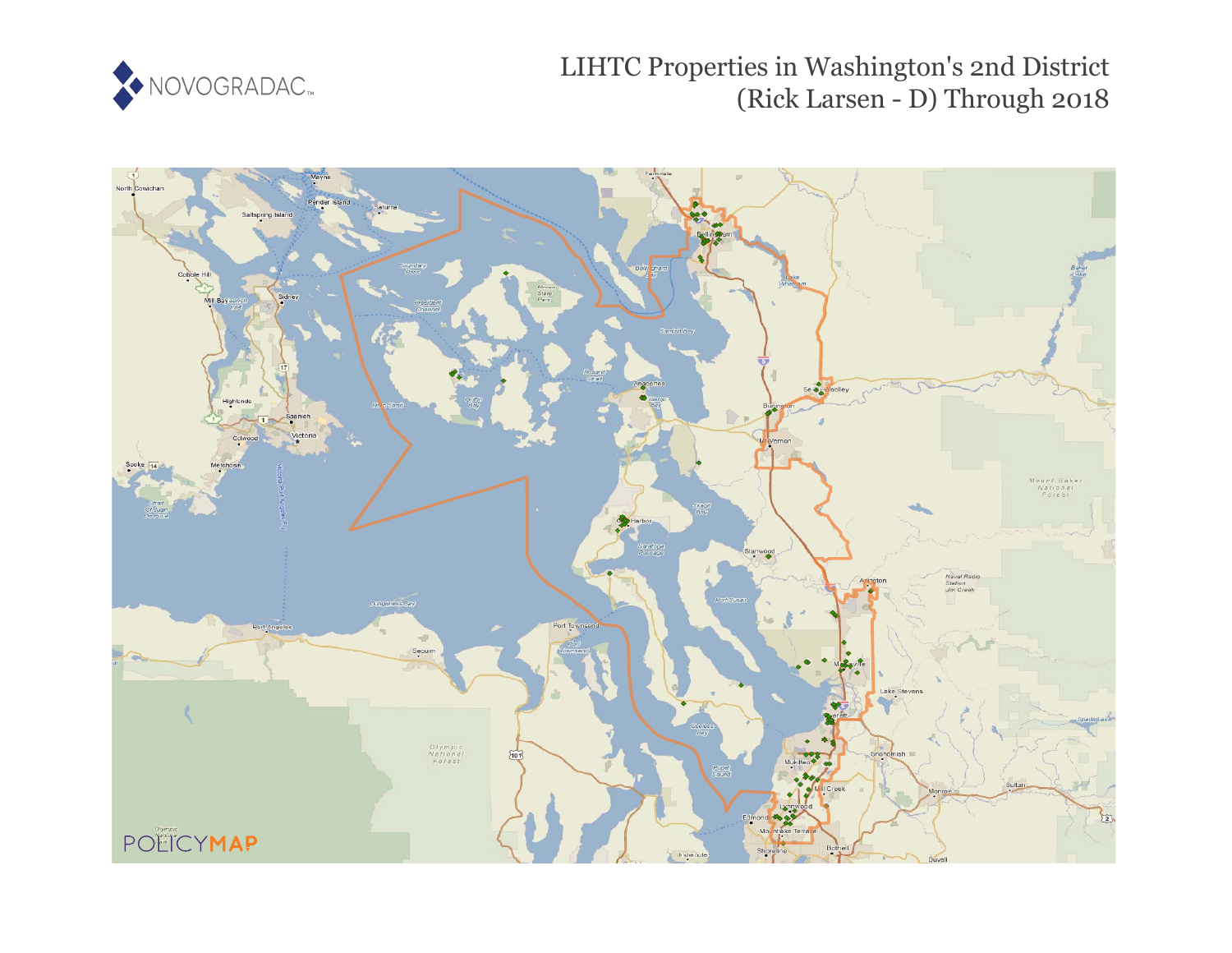| <b>Project Name</b>   | <b>Address</b>   | City              | <b>State</b> | <b>Zip Code</b> | Nonprofit<br><b>Sponsor</b> | <b>Allocation</b><br>Year | <b>Annual</b><br><b>Allocated</b><br><b>Amount</b> | <b>Year Placed</b><br>in Service | <b>Construction Type</b> | <b>Total</b><br><b>Units</b> | Low<br>Income<br><b>Units</b> | <b>Rent or</b><br>Income<br><b>Ceiling</b> | <b>Credit</b><br><b>Percentage</b> | Tax-<br><b>Exempt</b><br><b>Bond</b> | <b>HUD Multi-Family</b><br><b>Financing/Rental</b><br><b>Assistance</b> |
|-----------------------|------------------|-------------------|--------------|-----------------|-----------------------------|---------------------------|----------------------------------------------------|----------------------------------|--------------------------|------------------------------|-------------------------------|--------------------------------------------|------------------------------------|--------------------------------------|-------------------------------------------------------------------------|
| 1710 TEXAS ST PROJECT | 1710 TEXAS ST    | <b>BELLINGHAM</b> | WA           | 98229           |                             | Insufficient<br>Data      | $\$0$                                              | Insufficient<br>Data             | Not Indicated            | $\overline{4}$               | $\boldsymbol{4}$              |                                            | Not Indicated                      |                                      |                                                                         |
| 1720 TEXAS ST PROJECT | 1720 TEXAS ST    | <b>BELLINGHAM</b> | WA           | 98229           |                             | Insufficient<br>Data      | $\$0$                                              | Insufficient<br>Data             | Not Indicated            | $\overline{4}$               | $\overline{4}$                |                                            | Not Indicated                      |                                      |                                                                         |
| 1730 TEXAS ST PROJECT | 1730 TEXAS ST    | <b>BELLINGHAM</b> | WA           | 98229           |                             | Insufficient<br>Data      | $\$0$                                              | Insufficient<br>Data             | Not Indicated            | $\overline{4}$               | $\overline{4}$                |                                            | Not Indicated                      |                                      |                                                                         |
| 1740 TEXAS ST PROJECT | 1740 TEXAS ST    | <b>BELLINGHAM</b> | WA           | 98229           |                             | Insufficient<br>Data      | ${\bf S0}$                                         | Insufficient<br>Data             | Not Indicated            | $\overline{4}$               | $\overline{4}$                |                                            | Not Indicated                      |                                      |                                                                         |
| 2130 TEXAS ST         | 2130 TEXAS ST    | <b>BELLINGHAM</b> | WA           | 98229           |                             | Insufficient<br>Data      | $\$0$                                              | Insufficient<br>Data             | Not Indicated            | $\boldsymbol{4}$             | $\boldsymbol{4}$              |                                            | Not Indicated                      |                                      |                                                                         |
| 2150 TEXAS ST         | 2150 TEXAS ST    | BELLINGHAM        | WA           | 98229           |                             | Insufficient<br>Data      | ${\bf S0}$                                         | Insufficient<br>Data             | Not Indicated            | $\overline{4}$               | $\overline{4}$                |                                            | Not Indicated                      |                                      |                                                                         |
| 2316 VALENCIA ST      | 2316 VALENCIA ST | <b>BELLINGHAM</b> | WA           | 98229           |                             | Insufficient<br>Data      | $\$0$                                              | Insufficient<br>Data             | Not Indicated            | $\overline{4}$               | $\overline{4}$                |                                            | Not Indicated                      |                                      |                                                                         |
| 2320 VALENCIA ST APTS | 2320 VALENCIA ST | <b>BELLINGHAM</b> | WA           | 98229           |                             | Insufficient<br>Data      | ${\bf S0}$                                         | Insufficient<br>Data             | Not Indicated            | $\boldsymbol{4}$             | $\overline{4}$                |                                            | Not Indicated                      |                                      |                                                                         |
| 2324 VALENCIA ST APTS | 2324 VALENCIA ST | <b>BELLINGHAM</b> | WA           | 98229           |                             | Insufficient<br>Data      | $\$0$                                              | Insufficient<br>Data             | Not Indicated            | $\overline{4}$               | $\overline{4}$                |                                            | Not Indicated                      |                                      |                                                                         |
| 2328 VALENCIA ST APTS | 2328 VALENCIA ST | <b>BELLINGHAM</b> | WA           | 98229           |                             | Insufficient<br>Data      | ${\bf S0}$                                         | Insufficient<br>Data             | Not Indicated            | $\boldsymbol{4}$             | $\overline{4}$                |                                            | Not Indicated                      |                                      |                                                                         |
| 2606 168TH PL NE      | 2606 168TH PL NE | MARYSVILLE        | WA           | 98271           |                             | Insufficient<br>Data      | $\bf{S0}$                                          | Insufficient<br>Data             | Not Indicated            | 239                          | $\mathbf 0$                   |                                            | Not Indicated                      |                                      |                                                                         |
| 3017 LOMBARD          | 3017 LOMBARD AVE | <b>EVERETT</b>    | WA           | 98201           |                             | Insufficient<br>Data      | $\bf{S0}$                                          | Insufficient<br>Data             | Not Indicated            | 89                           | $\bf{0}$                      |                                            | Not Indicated                      |                                      |                                                                         |
| 450 NORRIS PL         | 450 NORRIS PL    | <b>BURLINGTON</b> | WA           |                 |                             | Insufficient<br>Data      | $\bf{S0}$                                          | Insufficient<br>Data             | Not Indicated            | ${\bf 8}$                    | $\mathbf 0$                   |                                            | Not Indicated                      |                                      |                                                                         |
| 458 NORRIS PL         | 458 NORRIS PL    | <b>BURLINGTON</b> | WA           |                 |                             | Insufficient<br>Data      | ${\bf S0}$                                         | Insufficient<br>Data             | Not Indicated            | ${\bf 8}$                    | $\mathbf 0$                   |                                            | Not Indicated                      |                                      |                                                                         |
| 466 NORRIS PL         | 466 NORRIS PL    | <b>BURLINGTON</b> | WA           |                 |                             | Insufficient<br>Data      | $\$0$                                              | Insufficient<br>Data             | Not Indicated            | $\bf8$                       | $\mathbf 0$                   |                                            | Not Indicated                      |                                      |                                                                         |

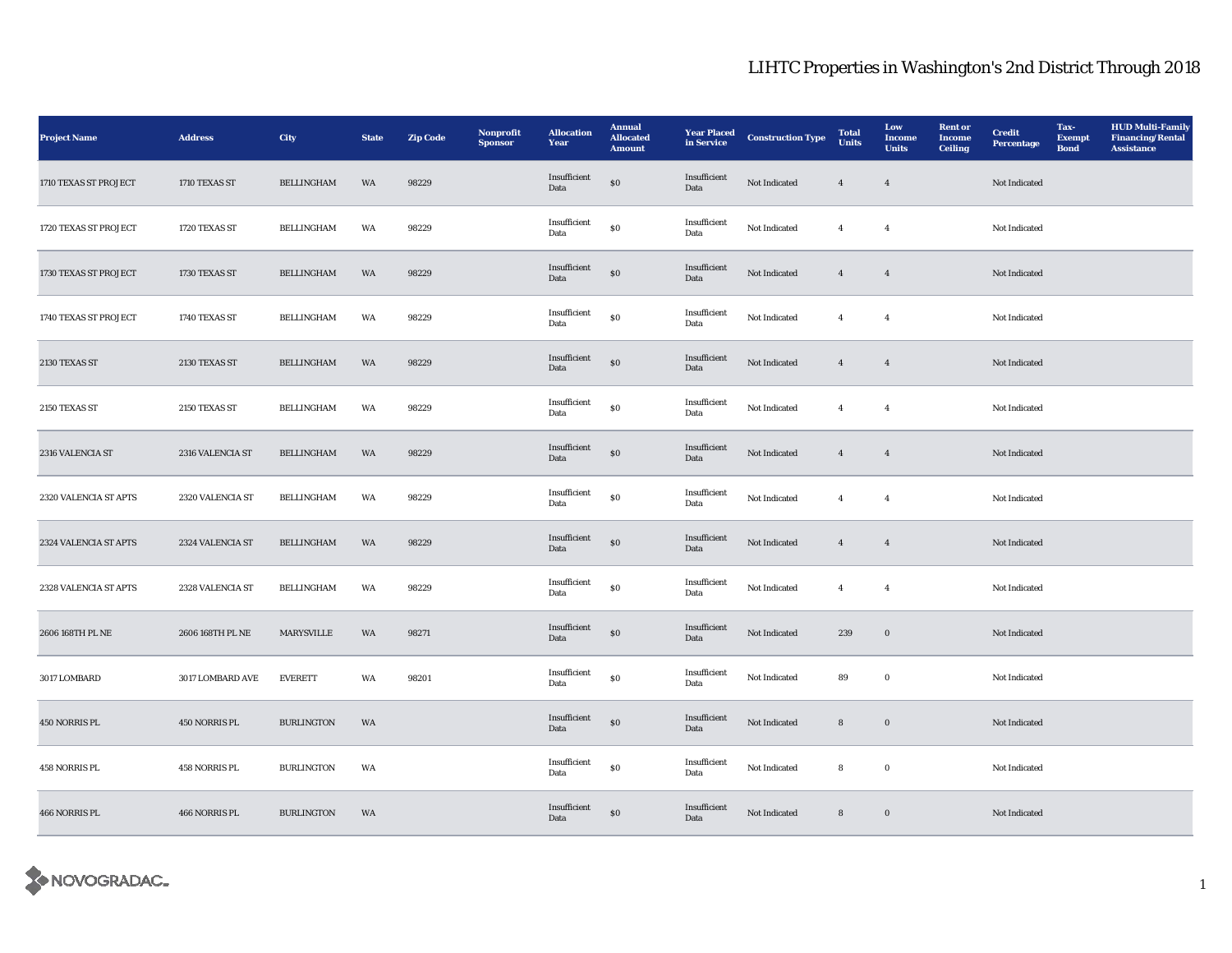| <b>Project Name</b> | <b>Address</b>   | City              | <b>State</b> | <b>Zip Code</b> | Nonprofit<br><b>Sponsor</b> | <b>Allocation</b><br>Year | <b>Annual</b><br><b>Allocated</b><br><b>Amount</b> | <b>Year Placed<br/>in Service</b> | <b>Construction Type</b> | <b>Total</b><br><b>Units</b> | Low<br>Income<br><b>Units</b> | <b>Rent or</b><br>Income<br><b>Ceiling</b> | <b>Credit</b><br>Percentage | Tax-<br><b>Exempt</b><br><b>Bond</b> | <b>HUD Multi-Family</b><br><b>Financing/Rental</b><br><b>Assistance</b> |
|---------------------|------------------|-------------------|--------------|-----------------|-----------------------------|---------------------------|----------------------------------------------------|-----------------------------------|--------------------------|------------------------------|-------------------------------|--------------------------------------------|-----------------------------|--------------------------------------|-------------------------------------------------------------------------|
| 474 NORRIS PL       | 474 NORRIS PL    | <b>BURLINGTON</b> | WA           |                 |                             | Insufficient<br>Data      | $\$0$                                              | Insufficient<br>Data              | Not Indicated            | 8                            | $\mathbf 0$                   |                                            | Not Indicated               |                                      |                                                                         |
| 482 NORRIS PL       | 482 NORRIS PL    | <b>BURLINGTON</b> | WA           |                 |                             | Insufficient<br>Data      | $\$0$                                              | Insufficient<br>Data              | Not Indicated            | $\overline{4}$               | $\mathbf 0$                   |                                            | Not Indicated               |                                      |                                                                         |
| 490 NORRIS PL       | 490 NORRIS PL    | <b>BURLINGTON</b> | WA           |                 |                             | Insufficient<br>Data      | ${\bf S0}$                                         | Insufficient<br>Data              | Not Indicated            | 6                            | $\bf{0}$                      |                                            | Not Indicated               |                                      |                                                                         |
| 498 NORRIS PL       | 498 NORRIS PL    | <b>BURLINGTON</b> | WA           |                 |                             | Insufficient<br>Data      | $\bf{S0}$                                          | Insufficient<br>Data              | Not Indicated            | $\bf8$                       | $\boldsymbol{0}$              |                                            | Not Indicated               |                                      |                                                                         |
| 801-28TH ST         | 801 28TH ST      | <b>ANACORTES</b>  | WA           | 98221           |                             | Insufficient<br>Data      | $\boldsymbol{\mathsf{S}}\boldsymbol{\mathsf{O}}$   | Insufficient<br>Data              | Not Indicated            | $\overline{4}$               | $\bf{0}$                      |                                            | Not Indicated               |                                      |                                                                         |
| 802 - 30TH ST       | 802 30TH ST      | <b>ANACORTES</b>  | WA           | 98221           |                             | Insufficient<br>Data      | $\$0$                                              | Insufficient<br>Data              | Not Indicated            | $\bf8$                       | $\boldsymbol{0}$              |                                            | Not Indicated               |                                      |                                                                         |
| 803-28TH ST         | 803 28TH ST      | <b>ANACORTES</b>  | WA           | 98221           |                             | Insufficient<br>Data      | $\$0$                                              | Insufficient<br>Data              | Not Indicated            | 6                            | $\bf{0}$                      |                                            | Not Indicated               |                                      |                                                                         |
| 804 - 30TH ST       | 804 30TH ST      | ANACORTES         | WA           | 98221           |                             | Insufficient<br>Data      | $\$0$                                              | Insufficient<br>Data              | Not Indicated            | $\bf 6$                      | $\mathbf 0$                   |                                            | Not Indicated               |                                      |                                                                         |
| 806 - 29TH ST       | 806 29TH ST      | <b>ANACORTES</b>  | WA           | 98221           |                             | Insufficient<br>Data      | ${\bf S0}$                                         | Insufficient<br>Data              | Not Indicated            | 6                            | $\bf{0}$                      |                                            | Not Indicated               |                                      |                                                                         |
| 807 - 28TH ST       | 807 28TH ST      | <b>ANACORTES</b>  | WA           | 98221           |                             | Insufficient<br>Data      | $\$0$                                              | Insufficient<br>Data              | Not Indicated            | $6\phantom{.0}$              | $\bf{0}$                      |                                            | Not Indicated               |                                      |                                                                         |
| 808 - 29TH ST       | 808 29TH ST      | <b>ANACORTES</b>  | WA           | 98221           |                             | Insufficient<br>Data      | $\boldsymbol{\mathsf{S}}\boldsymbol{\mathsf{O}}$   | Insufficient<br>Data              | Not Indicated            | 6                            | $\bf{0}$                      |                                            | Not Indicated               |                                      |                                                                         |
| 809 - 28TH ST       | 809 28TH ST      | <b>ANACORTES</b>  | WA           | 98221           |                             | Insufficient<br>Data      | $\bf{S0}$                                          | Insufficient<br>Data              | Not Indicated            | $\boldsymbol{4}$             | $\mathbf 0$                   |                                            | Not Indicated               |                                      |                                                                         |
| DOHERTY/BROADWAY    | 6003 BROADWAY    | <b>EVERETT</b>    | WA           | 98203           |                             | 1987                      | \$0                                                | 1987                              | New Construction         | 8                            | ${\bf 8}$                     |                                            | 70 % present<br>value       | No                                   |                                                                         |
| <b>ISLAND VIEW</b>  | 7930 272ND ST NW | <b>STANWOOD</b>   | WA           | 98292           |                             | 1987                      | \$0                                                | 1987                              | New Construction         | $32\,$                       | $32\,$                        |                                            | 30 % present<br>value       | $\rm No$                             |                                                                         |
| OAK HARBOR ESTATES  | 191 NE ERNST ST  | OAK HARBOR        | WA           | 98277           |                             | 1987                      | <b>SO</b>                                          | 1987                              | <b>New Construction</b>  | 42                           | 42                            | 50% AMGI                                   | $30$ % present<br>value     | No                                   |                                                                         |

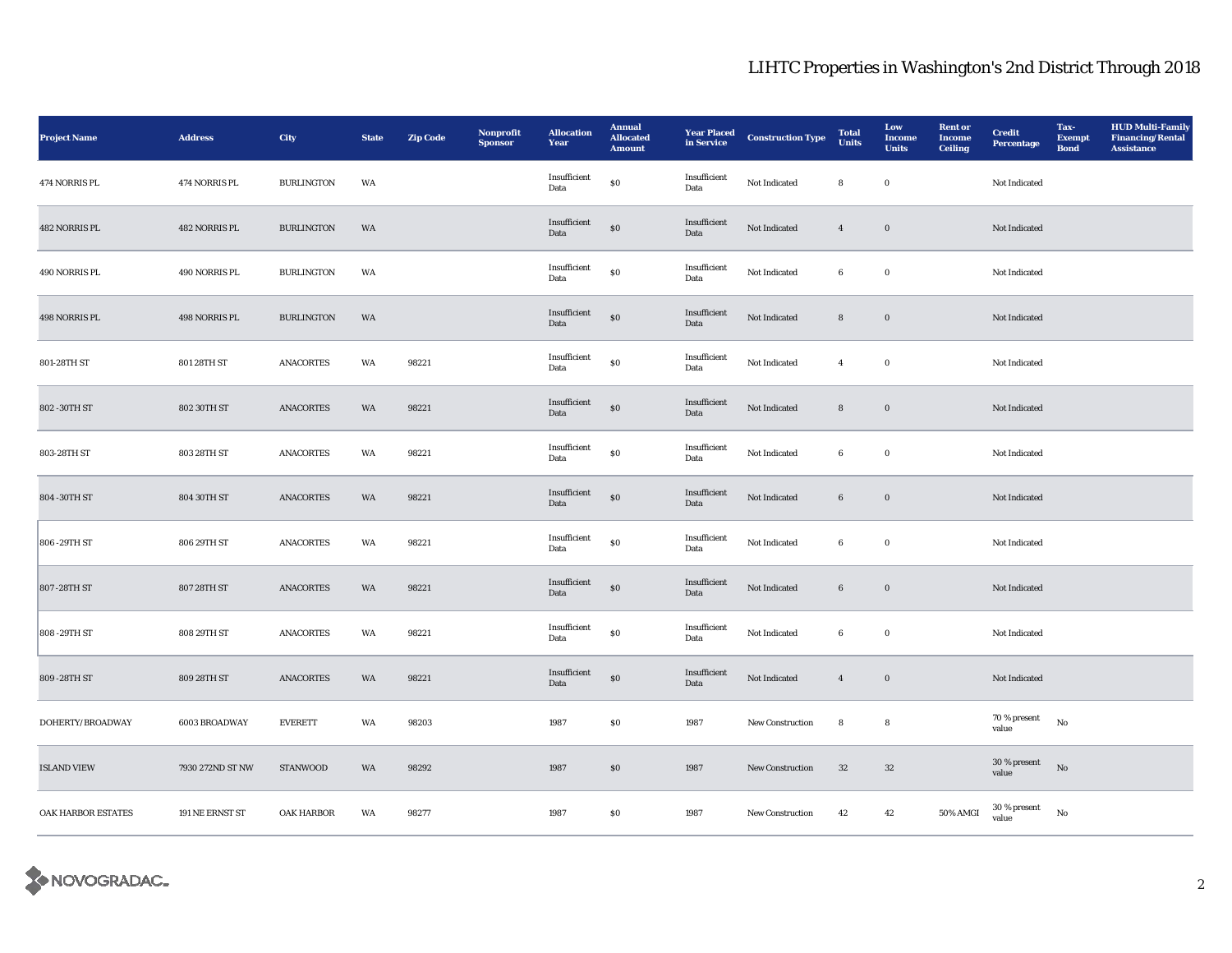| <b>Project Name</b>            | <b>Address</b>        | City                | <b>State</b> | <b>Zip Code</b> | Nonprofit<br><b>Sponsor</b> | <b>Allocation</b><br>Year | <b>Annual</b><br><b>Allocated</b><br><b>Amount</b> | <b>Year Placed</b><br>in Service | <b>Construction Type</b> | <b>Total</b><br><b>Units</b> | Low<br>Income<br><b>Units</b> | <b>Rent or</b><br>Income<br><b>Ceiling</b> | <b>Credit</b><br><b>Percentage</b> | Tax-<br><b>Exempt</b><br><b>Bond</b> | <b>HUD Multi-Family</b><br><b>Financing/Rental</b><br><b>Assistance</b> |
|--------------------------------|-----------------------|---------------------|--------------|-----------------|-----------------------------|---------------------------|----------------------------------------------------|----------------------------------|--------------------------|------------------------------|-------------------------------|--------------------------------------------|------------------------------------|--------------------------------------|-------------------------------------------------------------------------|
| PUGET STREET                   | 1337 PUGET ST         | <b>BELLINGHAM</b>   | WA           | 98229           |                             | 1987                      | $\boldsymbol{\mathsf{S}}\boldsymbol{\mathsf{O}}$   | 1987                             | New Construction         | $\overline{4}$               | $\overline{4}$                |                                            | Not Indicated No                   |                                      |                                                                         |
| <b>WESLEY POINT</b>            | 1033 WESLEY ST        | ARLINGTON           | WA           | 98223           |                             | 1987                      | $\boldsymbol{\mathsf{S}}\boldsymbol{\mathsf{0}}$   | 1987                             | <b>New Construction</b>  | 24                           | 24                            |                                            | 30 % present<br>value              | No                                   |                                                                         |
| 3327 RUCKER AVE                | 3327 RUCKER AVE       | <b>EVERETT</b>      | WA           | 98201           | No                          | 1988                      | ${\bf S0}$                                         | 1988                             | New Construction         | 15                           | 15                            |                                            | $70\,\%$ present<br>value          | $_{\rm No}$                          |                                                                         |
| 3322 OAKES PROJECT             | 3322 OAKES AVE        | <b>EVERETT</b>      | WA           | 98201           | No                          | 1988                      | $\$0$                                              | 1988                             | <b>New Construction</b>  | 12                           | $\mathbf{3}$                  |                                            | 70 % present<br>value              | $_{\rm No}$                          |                                                                         |
| <b>LENORA &amp; DOUGLAS</b>    | 2150 DOUGLAS AVE      | <b>BELLINGHAM</b>   | WA           | 98225           | $\mathbf{N}\mathbf{o}$      | 1988                      | $\$0$                                              | 1988                             | Acquisition and Rehab 8  |                              | ${\bf 8}$                     |                                            | 70 % present<br>value              | $_{\rm No}$                          |                                                                         |
| MELVIN A                       | 2511 MELVIN AVE       | <b>EVERETT</b>      | WA           | 98203           | No                          | 1988                      | $\boldsymbol{\mathsf{S}}\boldsymbol{\mathsf{0}}$   | 1988                             | <b>New Construction</b>  | $\overline{4}$               | $\overline{4}$                |                                            | 30 % present<br>value              | $_{\rm No}$                          |                                                                         |
| <b>MELVIN B</b>                | 2515 MELVIN AVE       | <b>EVERETT</b>      | WA           | 98203           | $\mathbf{No}$               | 1988                      | $\boldsymbol{\mathsf{S}}\boldsymbol{\mathsf{0}}$   | 1988                             | New Construction         | $\overline{4}$               | $\overline{4}$                |                                            | $70\,\%$ present<br>value          | No                                   |                                                                         |
| <b>HARBOR HEIGHTS</b>          | 31 NW CROSBY AVE      | OAK HARBOR          | WA           | 98277           | $\rm No$                    | 1989                      | $\$0$                                              | 1989                             | New Construction         | 37                           | $37\,$                        |                                            | 30 % present<br>value              | $_{\rm No}$                          |                                                                         |
| <b>HEATHERWOOD (ANACORTES)</b> | 1110 29TH ST          | <b>ANACORTES</b>    | WA           | 98221           | $\mathbf{N}\mathbf{o}$      | 1989                      | \$0\$                                              | 1989                             | New Construction         | 32                           | $32\,$                        |                                            | 30 % present<br>value              | $_{\rm No}$                          |                                                                         |
| <b>DEER CREEK</b>              | 8605 18TH AVE W       | <b>EVERETT</b>      | WA           | 98204           |                             | 1989                      | \$0\$                                              | 1990                             | <b>New Construction</b>  | 186                          | 165                           |                                            | 70 % present<br>value              | No                                   |                                                                         |
| <b>HARBOR VILLA</b>            | <b>401 E STATE ST</b> | LA CONNER           | WA           | 98257           |                             | 1989                      | \$0\$                                              | 1990                             | <b>New Construction</b>  | 16                           | ${\bf 16}$                    |                                            | 30 % present<br>value              | $_{\rm No}$                          |                                                                         |
| <b>ISLEWOOD</b>                | 855 GUARD ST          | FRIDAY HARBOR       | WA           | 98250           |                             | 1989                      | $\$0$                                              | 1990                             | New Construction         | ${\bf 18}$                   | ${\bf 18}$                    |                                            | 30 % present<br>value              | $_{\rm No}$                          |                                                                         |
| <b>WESTVIEW APARTMENTS</b>     | 452 LOPEZ RD          | <b>LOPEZ ISLAND</b> | WA           | 98261           | $\mathbf{N}\mathbf{o}$      | 1990                      | \$44,118                                           | 1990                             | New Construction         | 18                           | 17                            |                                            | 70 % present<br>value              | No                                   | Yes                                                                     |
| WINDSOR SQUARE SENIOR          | 9912 48TH DR NE       | MARYSVILLE          | WA           | 98270           | No                          | 1988                      | SO.                                                | 1990                             | <b>New Construction</b>  | 95                           | 95                            |                                            | 30 % present<br>value              | No                                   |                                                                         |
| <b>CAMBRIDGE COVE</b>          | 470 SE 4TH AVENUE     | <b>OAK HARBOR</b>   | WA           | 98277-5217      | No                          | 1991                      | \$60,350                                           | 1991                             | <b>New Construction</b>  | 37                           | 36                            | 60% AMGI                                   | $70$ % present value               | No                                   | Yes                                                                     |

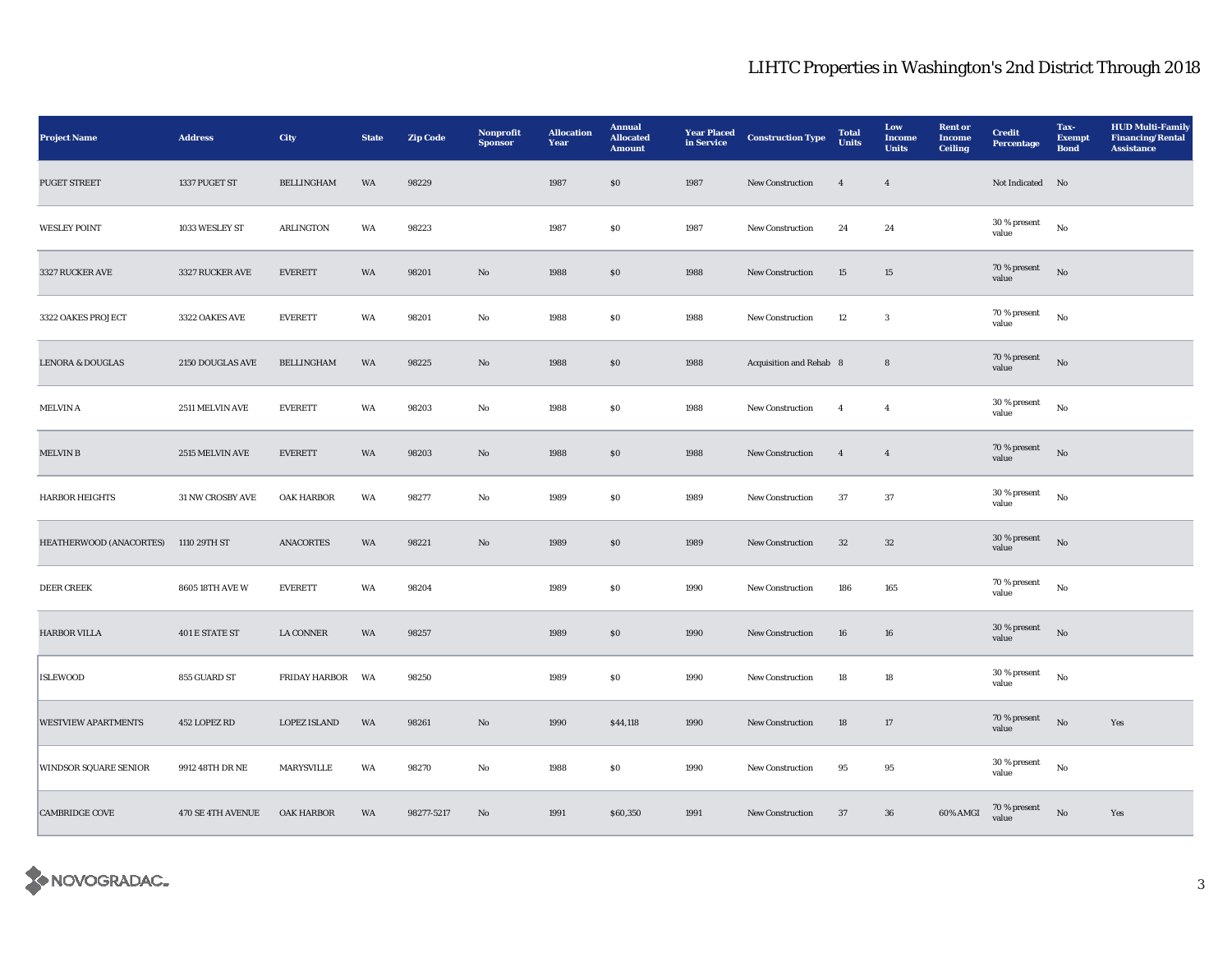| <b>Project Name</b>                         | <b>Address</b>                 | City                 | <b>State</b> | <b>Zip Code</b> | Nonprofit<br><b>Sponsor</b> | <b>Allocation</b><br>Year | <b>Annual</b><br><b>Allocated</b><br><b>Amount</b> | <b>Year Placed</b><br>in Service | <b>Construction Type</b> | <b>Total</b><br><b>Units</b> | Low<br>Income<br><b>Units</b> | <b>Rent</b> or<br><b>Income</b><br>Ceiling | <b>Credit</b><br>Percentage | Tax-<br><b>Exempt</b><br><b>Bond</b> | <b>HUD Multi-Family</b><br><b>Financing/Rental</b><br><b>Assistance</b> |
|---------------------------------------------|--------------------------------|----------------------|--------------|-----------------|-----------------------------|---------------------------|----------------------------------------------------|----------------------------------|--------------------------|------------------------------|-------------------------------|--------------------------------------------|-----------------------------|--------------------------------------|-------------------------------------------------------------------------|
| <b>LAVENDER HOLLOW APTS</b>                 | 38 ORION LN                    | <b>EASTSOUND</b>     | WA           | 98245           |                             | 1990                      | <b>SO</b>                                          | 1991                             | New Construction         | 22                           | $\bf{22}$                     |                                            | 30 % present<br>value       | $_{\rm No}$                          |                                                                         |
| <b>COLBY CREST APARTMENTS</b>               | 2515 COLBY AVE                 | <b>EVERETT</b>       | WA           | 98201           | $\mathbf{N}\mathbf{o}$      | 1993                      | \$457,077                                          | 1992                             | New Construction         | 64                           | 63                            |                                            | 70 % present<br>value       | No                                   | No                                                                      |
| <b>BRISTOL SQUARE II</b>                    | 15700 - 44TH AVE W             | LYNNWOOD             | WA           | 98087           | No                          | 1994                      | \$2,240,440                                        | 1993                             | New Construction         | 96                           | 94                            |                                            | 70 % present<br>value       | $_{\rm No}$                          | No                                                                      |
| <b>FAIRHAVEN MANOR APTS</b>                 | 115 HULBUSH LN                 | <b>BURLINGTON</b>    | WA           | 98233           | $\mathbf{No}$               | 1991                      | \$237,041                                          | 1993                             | New Construction         | 39                           | $39\,$                        | 60% AMGI                                   | $30\,\%$ present<br>value   | $_{\rm No}$                          |                                                                         |
| HARBOR RIDGE APARTMENTS                     | 950 N OAK HARBOR ST OAK HARBOR |                      | WA           | 98277           | No                          | 1993                      | \$57,251                                           | 1993                             | New Construction         | 32                           | 31                            | 50% AMGI                                   | 70 % present<br>value       | No                                   | Yes                                                                     |
| <b>HARBORVIEW APTS</b><br>(BELLINGHAM)      | 1501 G ST                      | <b>BELLINGHAM</b>    | WA           | 98225           | Yes                         | 1992                      | \$109,771                                          | 1993                             | New Construction         | $18\,$                       | 18                            | <b>50% AMGI</b>                            | $30\,\%$ present<br>value   | No                                   |                                                                         |
| <b>SILVERWOOD</b>                           | 1103 - 29TH ST                 | <b>ANACORTES</b>     | WA           | 98221           | No                          | 1994                      | \$47,601                                           | 1993                             | New Construction         | 24                           | 23                            |                                            | 70 % present<br>value       | $_{\rm No}$                          | Yes                                                                     |
| <b>SURINA MEADOWS</b>                       | 535 S. LINDER ST               | FRIDAY HARBOR WA     |              | 98250           | $\mathbf{N}\mathbf{o}$      | 1993                      | \$39,420                                           | 1993                             | <b>New Construction</b>  | 20                           | 19                            |                                            | 70 % present<br>value       | $_{\rm No}$                          | Yes                                                                     |
| <b>GERARD PARK</b>                          | 595 LINDER STREET              | <b>FRIDAY HARBOR</b> | WA           | 98250           | No                          | 1994                      | \$41,105                                           | 1994                             | New Construction         | 20                           | 19                            |                                            | 70 % present<br>value       | $_{\rm No}$                          | Yes                                                                     |
| MONTE CRISTO HOTEL                          | 2929 HOYT AVENUE               | <b>EVERETT</b>       | WA           | 98201           | Yes                         | 1994                      | \$543,940                                          | 1994                             | Acquisition and Rehab 69 |                              | 68                            |                                            | 70 % present<br>value       | No                                   | No                                                                      |
| COMMERCE BUILDING                           | 1803 HEWITT AVE                | <b>EVERETT</b>       | WA           | 98201           | Yes                         | 1995                      | \$500,330                                          | 1995                             | New Construction         | 48                           | 48                            |                                            | 70 % present<br>value       | $_{\rm No}$                          | Yes                                                                     |
| <b>DEER RUN TERRACE</b>                     | 3210 ORLEANS ST                | <b>BELLINGHAM</b>    | WA           | 98226           | Yes                         | 1993                      | \$275,958                                          | 1995                             | <b>New Construction</b>  | 42                           | 42                            | 60% AMGI                                   | $30$ % present<br>value     | No                                   |                                                                         |
| <b>EVERGREEN RIDGE</b><br><b>APARTMENTS</b> | 3451 WOBURN STREET BELLINGHAM  |                      | WA           | 98226-5674      | No                          | 1996                      | \$299,108                                          | 1995                             | New Construction         | 145                          | 143                           |                                            | 30 % present<br>value       | Yes                                  | No                                                                      |
| FRIDAY HARBOR VILLAGE                       | 445 CARTER AVE                 | <b>FRIDAY HARBOR</b> | WA           | 98250           | $\mathbf{N}\mathbf{o}$      | 1994                      | \$248,041                                          | 1996                             | <b>New Construction</b>  | 26                           | 26                            | 60% AMGI                                   | 70 % present<br>value       | No                                   | $\mathbf{No}$                                                           |
| LAKE WOODS SENIOR APTS<br>PHASE II          | 12404 19TH PL W                | <b>EVERETT</b>       | WA           | 98204           | Yes                         | 1994                      | \$300,255                                          | 1996                             | <b>New Construction</b>  | 51                           | 51                            | 60% AMGI                                   | $70\,\%$ present<br>value   | No                                   | No                                                                      |

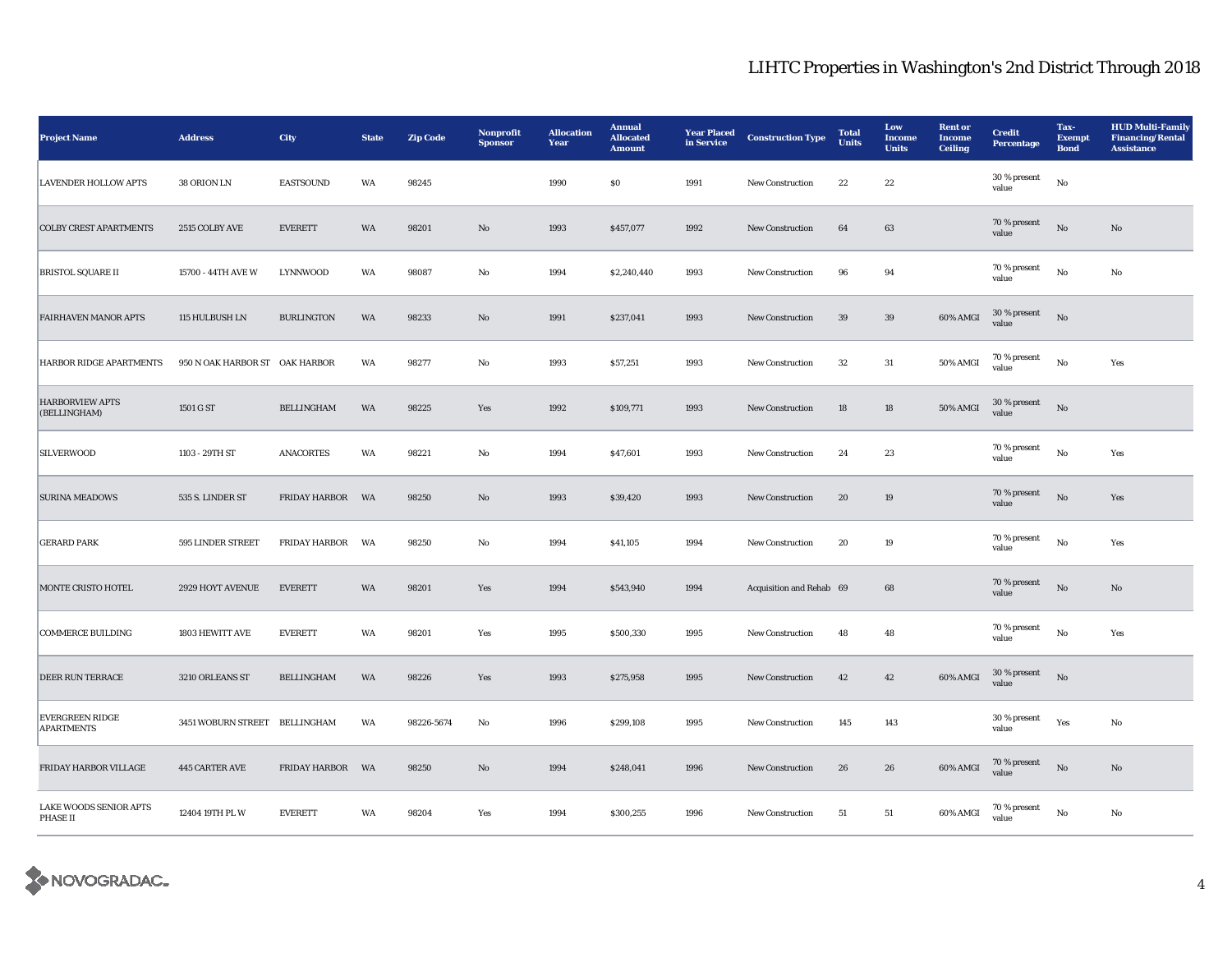| <b>Project Name</b>                          | <b>Address</b>                     | <b>City</b>       | <b>State</b> | <b>Zip Code</b> | <b>Nonprofit</b><br><b>Sponsor</b> | <b>Allocation</b><br>Year | <b>Annual</b><br><b>Allocated</b><br><b>Amount</b> | <b>Year Placed</b><br>in Service | <b>Construction Type</b>  | <b>Total</b><br><b>Units</b> | Low<br><b>Income</b><br><b>Units</b> | <b>Rent</b> or<br><b>Income</b><br>Ceiling | <b>Credit</b><br><b>Percentage</b> | Tax-<br><b>Exempt</b><br><b>Bond</b> | <b>HUD Multi-Family</b><br><b>Financing/Rental</b><br><b>Assistance</b> |
|----------------------------------------------|------------------------------------|-------------------|--------------|-----------------|------------------------------------|---------------------------|----------------------------------------------------|----------------------------------|---------------------------|------------------------------|--------------------------------------|--------------------------------------------|------------------------------------|--------------------------------------|-------------------------------------------------------------------------|
| <b>MADRONA MANOR (OAK</b><br>HARBOR)         | 890 SW KIMBALL DR                  | OAK HARBOR        | <b>WA</b>    | 98277           | No                                 | 1994                      | \$293,902                                          | 1996                             | New Construction          | 49                           | 49                                   | 60% AMGI                                   | 30 % present<br>value              | No                                   |                                                                         |
| <b>NORRIS PLACE</b>                          | 486 NORRIS PL                      | <b>BURLINGTON</b> | WA           |                 | No                                 | 1994                      | \$293,895                                          | 1996                             | New Construction          | 50                           | 49                                   | 60% AMGI                                   | 30 % present<br>value              | No                                   |                                                                         |
| <b>WHISPERING PINES</b><br><b>APARTMENTS</b> | 18201 52ND AVE W                   | LYNNWOOD          | WA           | 98037           | $\mathbf{N}\mathbf{o}$             | 1996                      | \$301,464                                          | 1996                             | Acquisition and Rehab 240 |                              | 223                                  |                                            | 30 % present<br>value              | $_{\rm No}$                          | Yes                                                                     |
| <b>WINDSTONE APARTMENTS</b>                  | 1011 128TH STREET SW EVERETT       |                   | WA           | 98204-6377      | Yes                                | 2005                      | \$388,137                                          | 2005                             | Acquisition and Rehab 133 |                              | 132                                  |                                            | 30 % present<br>value              | Yes                                  | No                                                                      |
| <b>LAUREL VILLAGE</b>                        | 202 EAST LAUREL<br><b>STREET</b>   | <b>BELLINGHAM</b> | WA           | 98225           | $\mathbf{N}\mathbf{o}$             | 2006                      | \$673,583                                          | 2006                             | New Construction          | 51                           | ${\bf 50}$                           |                                            | 70 % present<br>value              | $\rm \bf No$                         | Yes                                                                     |
| WILSON HOTEL HOUSING                         | 806 COMMERCIAL<br><b>AVENUE</b>    | <b>ANACORTES</b>  | WA           | 98221           | No                                 | 2006                      | \$337,068                                          | 2006                             | New Construction          | 25                           | 25                                   |                                            | 70 % present<br>value              | No                                   | No                                                                      |
| <b>KATERI COURT</b>                          | 110 E CHESTNUT<br><b>STREET</b>    | <b>BELLINGHAM</b> | WA           | 98225           | Yes                                | 2006                      | \$525,856                                          | 2006                             | New Construction          | 40                           | 39                                   |                                            | 70 % present<br>value              | $\rm \bf No$                         | Yes                                                                     |
| <b>VINTAGE AT EVERETT</b>                    | 1001 EAST MARINE<br><b>VIEW DR</b> | <b>EVERETT</b>    | WA           | 98201-2171      | Yes                                | 2007                      | \$1,262,739                                        | 2006                             | New Construction          | 259                          | 256                                  |                                            | $30$ % present<br>value            | Yes                                  | No                                                                      |
| <b>AVONDALE VILLAGE</b>                      | 12709 AVONDALE WAY EVERETT         |                   | WA           | 98204-5570      | Yes                                | 2006                      | \$83,456                                           | 2006                             | New Construction          | $14\,$                       | 14                                   |                                            | 30 % present<br>value              | $_{\rm No}$                          | Yes                                                                     |
| <b>BLUFFS AT EVERGREEN</b>                   | 2 WEST CASINO RD                   | <b>EVERETT</b>    | WA           | 98204-1702      | Yes                                | 2006                      | \$543,784                                          | 2006                             | Acquisition and Rehab 217 |                              | 214                                  |                                            | 30 % present<br>value              | Yes                                  | No                                                                      |
| NEW CENTURY VILLAGE                          | 2507 HOWARD                        | <b>EVERETT</b>    | WA           | 98203           | Yes                                | 2007                      | \$260,000                                          | 2006                             | New Construction          | 25                           | 25                                   |                                            | 70 % present<br>value              | $\rm \bf No$                         | Yes                                                                     |
| <b>EAGLE'S LANDING APTS</b>                  | 12601 EIGHTH AVE W                 | <b>EVERETT</b>    | WA           | 98204           | Yes                                | 2006                      | \$607,675                                          | 2007                             | Acquisition and Rehab 211 |                              | 211                                  | 60% AMGI                                   | 30 % present<br>value              | Yes                                  | $\mathbf {No}$                                                          |
| FIR VILLAGE APARTMENTS                       | 869 NORTH OAK<br><b>HARBOR RD</b>  | OAK HARBOR        | WA           | 98277           | Yes                                | 2008                      | \$119,104                                          | 2007                             | Acquisition and Rehab 29  |                              | 29                                   |                                            | 70 % present<br>value              | $_{\rm No}$                          | Yes                                                                     |
| <b>OAK BAY STATION</b>                       | 116 BARRON DRIVE                   | <b>OAK HARBOR</b> | WA           | 98277           | No                                 | 1997                      | \$376,166                                          | 1997                             | New Construction          | 82                           | 81                                   | 60% AMGI                                   | 70 % present<br>value              | No                                   | Yes                                                                     |
| <b>WINTERHILL APARTMENTS</b>                 | 6110 64TH STREET                   | <b>MARYSVILLE</b> | WA           | 98270-4833      | $\mathbf{N}\mathbf{o}$             | 1998                      | \$336,554                                          | 1997                             | <b>New Construction</b>   | 149                          | 147                                  |                                            | 30 % present<br>value              | Yes                                  | $\mathbf{N}\mathbf{o}$                                                  |

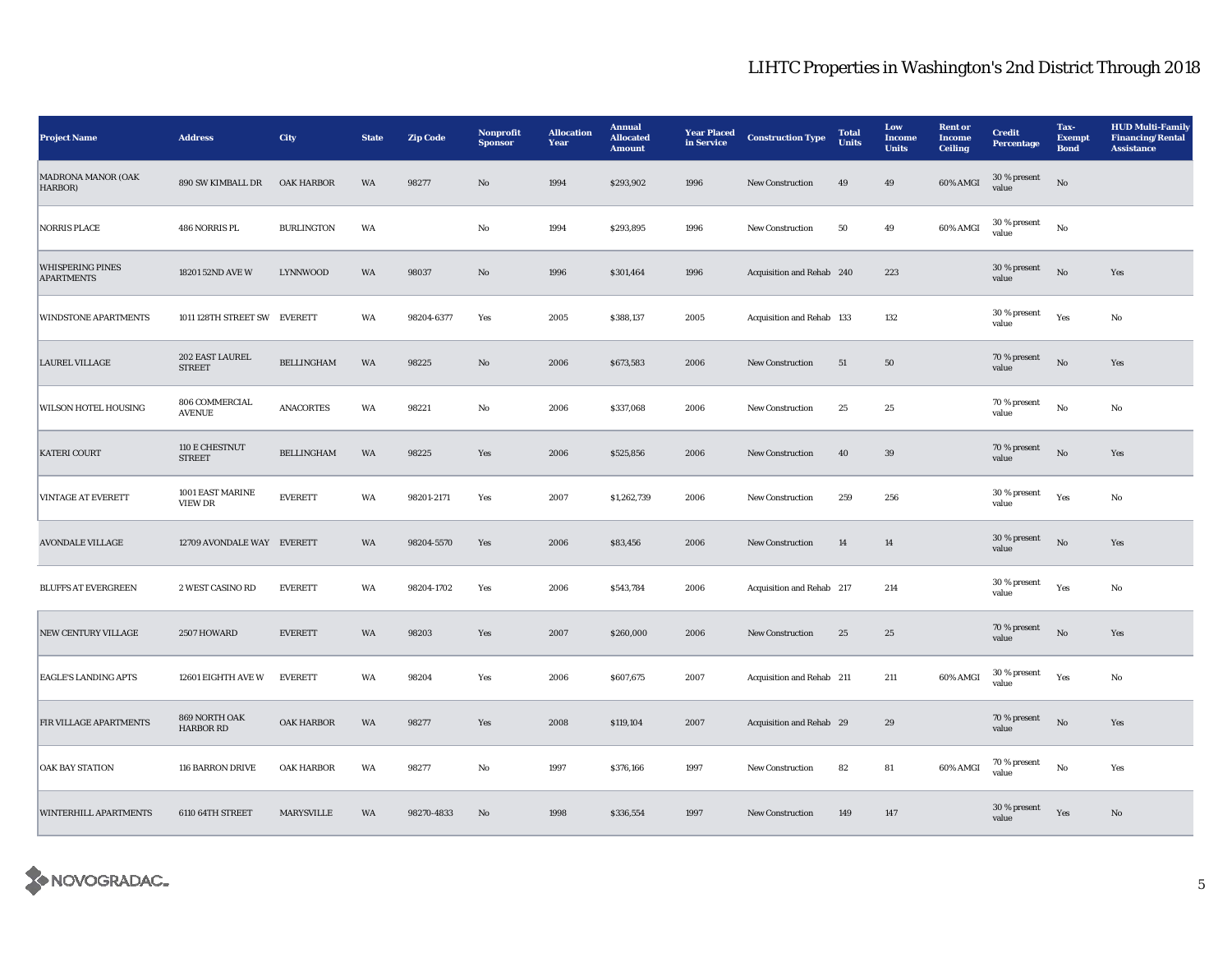| <b>Project Name</b>                          | <b>Address</b>                | <b>City</b>          | <b>State</b> | <b>Zip Code</b> | Nonprofit<br><b>Sponsor</b> | <b>Allocation</b><br>Year | <b>Annual</b><br><b>Allocated</b><br><b>Amount</b> | <b>Year Placed</b><br>in Service | <b>Construction Type</b>  | <b>Total</b><br><b>Units</b> | Low<br><b>Income</b><br><b>Units</b> | <b>Rent</b> or<br><b>Income</b><br><b>Ceiling</b> | <b>Credit</b><br><b>Percentage</b> | Tax-<br><b>Exempt</b><br><b>Bond</b> | <b>HUD Multi-Family</b><br><b>Financing/Rental</b><br><b>Assistance</b> |
|----------------------------------------------|-------------------------------|----------------------|--------------|-----------------|-----------------------------|---------------------------|----------------------------------------------------|----------------------------------|---------------------------|------------------------------|--------------------------------------|---------------------------------------------------|------------------------------------|--------------------------------------|-------------------------------------------------------------------------|
| HOUSING HOPE VILLAGE                         | 5811 FLEMING STREET EVERETT   |                      | WA           | 98203           | Yes                         | 1997                      | \$129,410                                          | 1997                             | <b>New Construction</b>   | 19                           | 19                                   |                                                   | 70 % present<br>value              | $\mathbf{No}$                        | $_{\rm No}$                                                             |
| <b>GARDEN SENIOR VILLAGE</b>                 | 6425 - 196TH STREET<br>SW     | <b>LYNNWOOD</b>      | WA           | 98036           | Yes                         | 1997                      | \$658,354                                          | 1997                             | <b>New Construction</b>   | 122                          | 121                                  |                                                   | 70 % present<br>value              | $\rm No$                             | No                                                                      |
| SUNSET COURT APARTMENTS                      | 1133 RAILROAD AVE             | BELLINGHAM           | WA           | 98225           | Yes                         | 1996                      | \$268,814                                          | 1997                             | <b>New Construction</b>   | 36                           | 36                                   | 50% AMGI                                          | $70\,\%$ present<br>value          | $_{\rm No}$                          |                                                                         |
| <b>WASHINGTON GROCERY</b><br><b>BUILDING</b> | 1133 RAILROAD AVE             | <b>BELLINGHAM</b>    | WA           | 98225           |                             | 1998                      | \$268,814                                          | 1997                             | Not Indicated             | 36                           | 36                                   |                                                   | Not Indicated                      |                                      |                                                                         |
| PRINCE COURT APARTMENTS                      | 214 PRINCE STREET             | BELLINGHAM           | WA           | 98226           | No                          | 1998                      | \$223,072                                          | 1998                             | New Construction          | $25\,$                       | $\bf 25$                             | 60% AMGI                                          | 70 % present<br>value              | $\rm\thinspace No$                   | $_{\rm No}$                                                             |
| <b>WOODLAND GREENS</b>                       | 19801 50TH AVE. W             | <b>LYNNWOOD</b>      | WA           | 98036-6416      | $\rm No$                    | 1998                      | \$448,159                                          | 1998                             | Acquisition and Rehab 240 |                              | 237                                  |                                                   | 30 % present<br>value              | Yes                                  | $\mathbf{No}$                                                           |
| <b>BEACHWOOD</b>                             | 1027 BEACH AVENUE             | MARYSVILLE           | WA           | 98270-4224      | Yes                         | 1999                      | \$144,033                                          | 1999                             | New Construction          | 25                           | 25                                   | 50% AMGI                                          | 70 % present<br>value              | No                                   | No                                                                      |
| <b>LEXY MANOR</b>                            | 300 NE SEVENTH AVE OAK HARBOR |                      | WA           | 98277           | No                          | 1997                      | \$127,852                                          | 1999                             | New Construction          | 26                           | 25                                   | 60% AMGI                                          | 30 % present<br>value              | No                                   |                                                                         |
| ROSEWOOD APTS (FRIDAY<br>HARBOR)             | 525 PERRY PL                  | <b>FRIDAY HARBOR</b> | WA           | 98250           | No                          | 1997                      | \$63,511                                           | 1999                             | New Construction          | 18                           | 18                                   | 60% AMGI                                          | 70 % present<br>value              | $\rm No$                             | No                                                                      |
| <b>MEADOWS SENIOR II</b>                     | 1123 RAINIER AVE              | <b>EVERETT</b>       | WA           | 98201           | Yes                         | 1997                      | \$423,098                                          | 1999                             | New Construction          | 51                           | 51                                   | 60% AMGI                                          | 70 % present<br>value              | $\rm No$                             | Yes                                                                     |
| <b>ROSEWOOD APARTMENTS</b>                   | 525 PERRY PLACE               | <b>FRIDAY HARBOR</b> | WA           | 98250-7952      | No                          | 1999                      | \$63,511                                           | 1999                             | <b>New Construction</b>   | 18                           | $17\,$                               |                                                   | 70 % present<br>value              |                                      | Yes                                                                     |
| <b>HEATHER COMMONS</b>                       | 4169 CORY STREET              | <b>BELLINGHAM</b>    | WA           | 98226-6493      | No                          | 1998                      | \$243,076                                          | 2000                             | New Construction          | 24                           | 24                                   | 60% AMGI                                          | 70 % present<br>value              | No                                   | No                                                                      |
| <b>MEADOWS SENIOR APTS</b>                   | 1115 RAINIER AVE              | <b>EVERETT</b>       | WA           | 98201           | Yes                         | 1996                      | \$403,961                                          | 2000                             | <b>New Construction</b>   | 51                           | 51                                   | 60% AMGI                                          | 70 % present<br>value              | No                                   | No                                                                      |
| OAKES AVENUE COMMONS<br><b>COOPERATIVE</b>   | 3125 OAKES AVENUE             | <b>EVERETT</b>       | WA           | 98201-4405      | Yes                         | 2000                      | \$233,933                                          | 2000                             | <b>New Construction</b>   | 20                           | 20                                   | <b>50% AMGI</b>                                   | 70 % present<br>value              | $\rm No$                             | No                                                                      |
| MADRONA VALLEY APARTMENTS 204 NORTH MAIN ST. |                               | COUPEVILLE           | WA           | 98239-3424      | Yes                         | 2007                      | \$56,008                                           | 2007                             | Acquisition and Rehab 24  |                              | 24                                   |                                                   | $30\,\%$ present<br>value          | Yes                                  | Yes                                                                     |

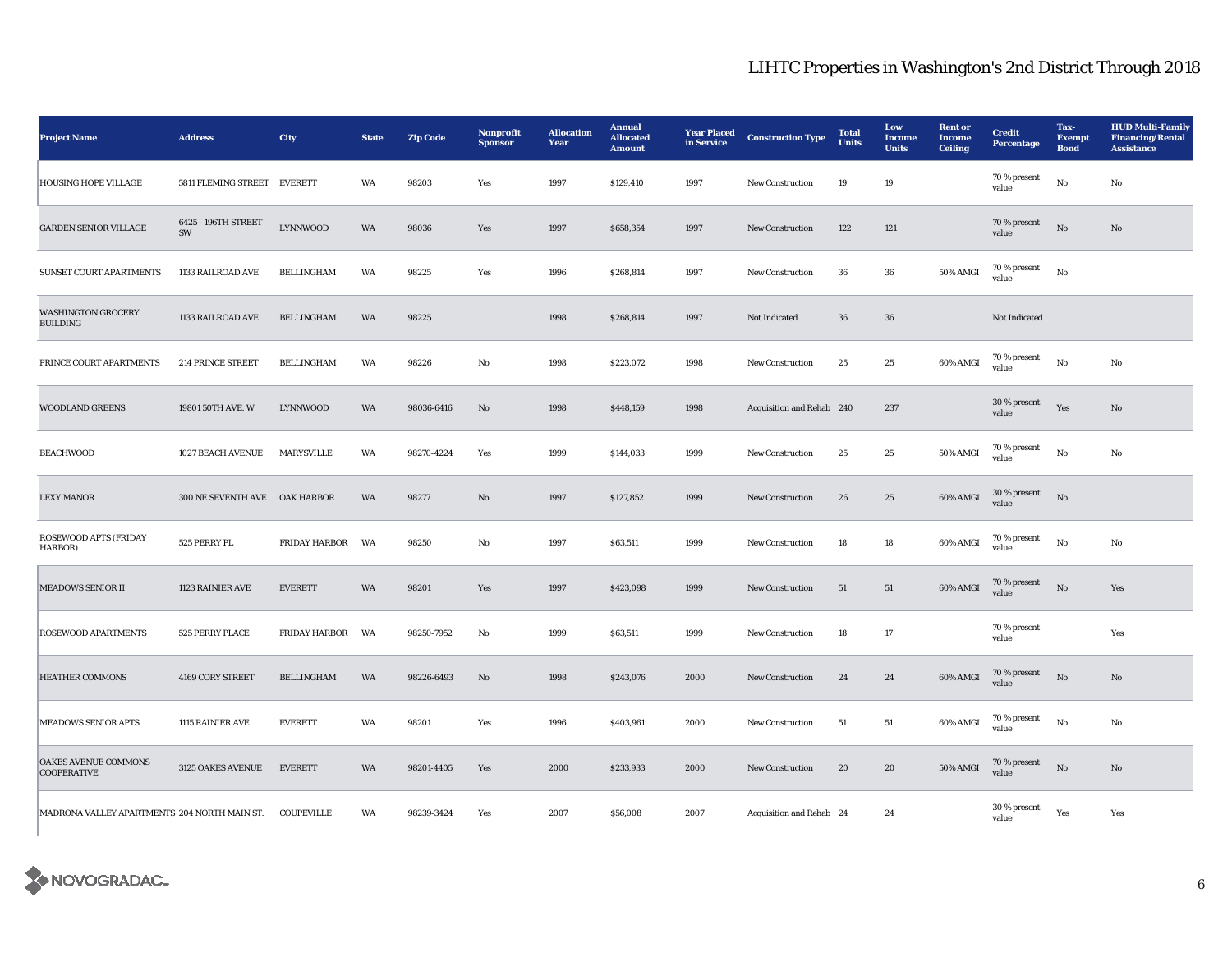| <b>Project Name</b>                                         | <b>Address</b>                     | City              | <b>State</b> | <b>Zip Code</b> | Nonprofit<br><b>Sponsor</b> | <b>Allocation</b><br>Year | <b>Annual</b><br><b>Allocated</b><br><b>Amount</b> | <b>Year Placed</b><br>in Service | <b>Construction Type</b>  | <b>Total</b><br><b>Units</b> | Low<br>Income<br><b>Units</b> | <b>Rent</b> or<br><b>Income</b><br><b>Ceiling</b> | <b>Credit</b><br>Percentage | Tax-<br><b>Exempt</b><br><b>Bond</b> | <b>HUD Multi-Family</b><br><b>Financing/Rental</b><br><b>Assistance</b> |
|-------------------------------------------------------------|------------------------------------|-------------------|--------------|-----------------|-----------------------------|---------------------------|----------------------------------------------------|----------------------------------|---------------------------|------------------------------|-------------------------------|---------------------------------------------------|-----------------------------|--------------------------------------|-------------------------------------------------------------------------|
| MEADOW WOOD TOWNHOMES                                       | 939 MAHOGANY AVE                   | <b>BELLINGHAM</b> | WA           | 98226           | $\rm No$                    | 2007                      | \$520,000                                          | 2007                             | New Construction          | $51\,$                       | 50                            |                                                   | 70 % present<br>value       | $\rm No$                             | Yes                                                                     |
| MURDOCK COURT APTS                                          | 123 N MURDOCK ST                   | SEDRO WOOLLEY WA  |              | 98284           | Yes                         | 2006                      | \$179,198                                          | 2007                             | Acquisition and Rehab 24  |                              | 24                            | 60% AMGI                                          | 30 % present<br>value       | Yes                                  | Yes                                                                     |
| <b>SARATOGA TERRACE</b><br><b>APARTMENTS</b>                | 350 MANCHESTER WAY. LANGLEY        |                   | WA           | 98260-9290      | Yes                         | 2007                      | \$60,522                                           | 2007                             | Acquisition and Rehab 24  |                              | 23                            |                                                   | 30 % present<br>value       | Yes                                  | Yes                                                                     |
| EAGLE S LANDING APARTMENTS 12601 - 8TH AVE W                |                                    | <b>EVERETT</b>    | WA           | 98204-1800      | No                          | 2007                      | \$607,675                                          | 2007                             | Acquisition and Rehab 211 |                              | 209                           |                                                   | 30 % present<br>value       | Yes                                  | No                                                                      |
| MURDOCK COURT APARTMENTS $^{123}_{\text{ST}}$ NORTH MURDOCK |                                    | SEDRO-WOOLLEY WA  |              | 98284-1019      | Yes                         | 2007                      | \$60,290                                           | 2007                             | Acquisition and Rehab 24  |                              | 23                            |                                                   | 30 % present<br>value       | Yes                                  | Yes                                                                     |
| MADRONA VALLEY APARTMENTS 204 NORTH MAIN ST.                |                                    | COUPEVILLE        | WA           | 98239-3424      | Yes                         | 2007                      | \$56,008                                           | 2007                             | Acquisition and Rehab 24  |                              | 24                            |                                                   | Not Indicated               |                                      | No                                                                      |
| HARBOR VILLAGE APARTMENTS 55 SW 6TH AVE                     |                                    | <b>OAK HARBOR</b> | WA           | 98277-2378      | Yes                         | 2009                      | \$84,787                                           | 2008                             | Acquisition and Rehab 28  |                              | 27                            |                                                   | 30 % present<br>value       | Yes                                  | Yes                                                                     |
| <b>LAUBE HOTEL</b>                                          | 1226 NORTH STATE ST BELLINGHAM     |                   | WA           | 98225           | No                          | 2008                      | \$270,000                                          | 2008                             | <b>New Construction</b>   | 20                           | 20                            |                                                   | 70 % present<br>value       | $\mathbf{No}$                        | Yes                                                                     |
| MEADOW WOOD TOWNHOMES II 931 MAHOGANY AVE                   |                                    | <b>BELLINGHAM</b> | WA           | 98226-8409      | No                          | 2008                      | \$147,816                                          | 2008                             | <b>New Construction</b>   | 25                           | 25                            |                                                   | 30 % present<br>value       | $_{\rm No}$                          | Yes                                                                     |
| <b>TULALIP HOMES I</b>                                      | 8205 16TH AVE NW                   | TULALIP           | WA           | 98271           | Yes                         | 2006                      | \$259,974                                          | 2008                             | New Construction          | 25                           | 25                            | 60% AMGI                                          | 70 % present<br>value       | $\mathbf{No}$                        | No                                                                      |
| <b>TULALIP HOMES I</b>                                      | 8205 16TH AVE NW                   | TULALIP           | WA           | 98271           | No                          | 2008                      | \$259,974                                          | 2008                             | New Construction          | 25                           | 25                            |                                                   | 70 % present<br>value       | $\rm No$                             | $\mathbf{No}$                                                           |
| <b>BAYVIEW GARDENS</b>                                      | 7822 - 272ND ST NW                 | <b>STANWOOD</b>   | WA           | 98292-9534      | Yes                         | 2009                      | \$60,168                                           | 2009                             | Acquisition and Rehab 30  |                              | 29                            |                                                   | 30 % present<br>value       | Yes                                  | Yes                                                                     |
| HARBORVIEW APARTMENTS                                       | 1110 - 27TH COURT                  | <b>ANACORTES</b>  | WA           | 98221-2747      | Yes                         | 2009                      | \$69,818                                           | 2009                             | Acquisition and Rehab 32  |                              | 32                            |                                                   | 30 % present<br>value       | Yes                                  | Yes                                                                     |
| MEADOW PARK APARTMENTS                                      | 7527 - 51ST AVE NE                 | MARYSVILLE        | WA           | 98270-4010      | Yes                         | 2009                      | \$53,394                                           | 2009                             | Acquisition and Rehab 45  |                              | 44                            |                                                   | 30 % present<br>value       | Yes                                  | No                                                                      |
| <b>TULALIP HOMES II</b>                                     | 7412 LARRY PRICE<br><b>LOOP RD</b> | <b>TULALIP</b>    | WA           | 98271           | $\mathbf{N}\mathbf{o}$      | 2009                      | \$299,000                                          | 2009                             | Acquisition and Rehab 25  |                              | 25                            |                                                   | 70 % present<br>value       | $\rm No$                             | $\rm No$                                                                |

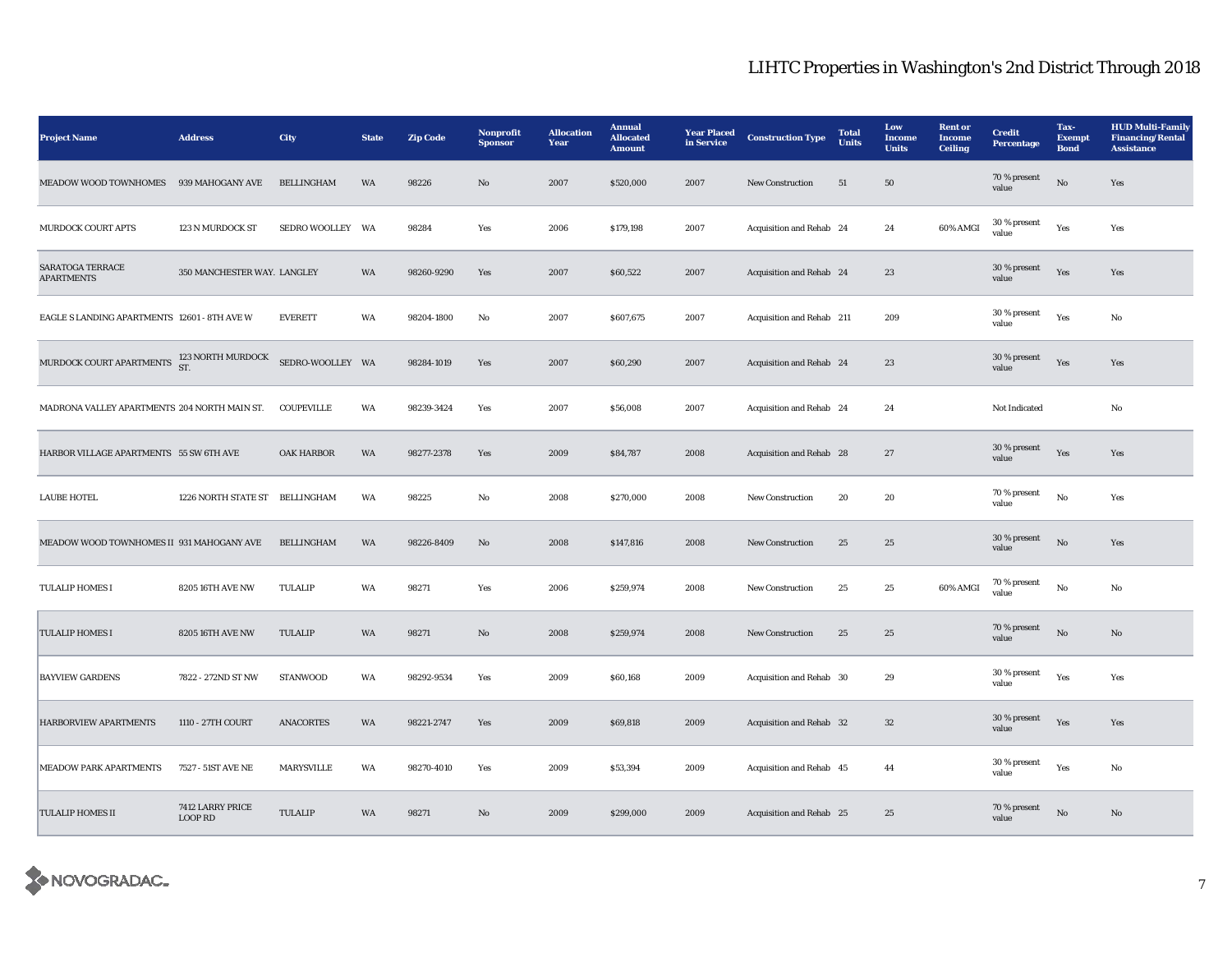| <b>Project Name</b>                          | <b>Address</b>                       | City              | <b>State</b> | <b>Zip Code</b> | Nonprofit<br><b>Sponsor</b> | <b>Allocation</b><br>Year | <b>Annual</b><br><b>Allocated</b><br><b>Amount</b> | <b>Year Placed</b><br>in Service | <b>Construction Type</b>  | <b>Total</b><br><b>Units</b> | Low<br>Income<br><b>Units</b> | <b>Rent</b> or<br><b>Income</b><br><b>Ceiling</b> | <b>Credit</b><br><b>Percentage</b> | Tax-<br><b>Exempt</b><br><b>Bond</b> | <b>HUD Multi-Family</b><br><b>Financing/Rental</b><br><b>Assistance</b> |
|----------------------------------------------|--------------------------------------|-------------------|--------------|-----------------|-----------------------------|---------------------------|----------------------------------------------------|----------------------------------|---------------------------|------------------------------|-------------------------------|---------------------------------------------------|------------------------------------|--------------------------------------|-------------------------------------------------------------------------|
| <b>WALTON PHASE I</b>                        | 1511 NORTH STATE ST                  | <b>BELLINGHAM</b> | WA           | 98225           | No                          | 2009                      | \$776,249                                          | 2009                             | New Construction          | 51                           | 50                            |                                                   | 70 % present<br>value              | $\mathbf{No}$                        | Yes                                                                     |
| <b>WOODROSE APARTMENTS</b>                   | 3303-3353 RACINE<br><b>STREET</b>    | <b>BELLINGHAM</b> | WA           | 98226-6615      | Yes                         | 2002                      | \$569,899                                          | 2000                             | <b>New Construction</b>   | 197                          | 193                           |                                                   | 30 % present<br>value              | Yes                                  | No                                                                      |
| MEADOWS SENIOR APTS PHASE<br>Ш               | 1131 RAINIER AVE                     | <b>EVERETT</b>    | WA           | 98201           | Yes                         | 1998                      | \$470,132                                          | 2000                             | <b>New Construction</b>   | ${\bf 50}$                   | ${\bf 50}$                    | 60% AMGI                                          | $70\,\%$ present<br>value          | $\rm No$                             | No                                                                      |
| <b>LINCOLN WAY APTS II</b>                   | 2721 LINCOLN WAY                     | <b>LYNNWOOD</b>   | <b>WA</b>    | 98087           | Yes                         | 1999                      | \$429,865                                          | 2001                             | <b>New Construction</b>   | 50                           | ${\bf 50}$                    | 60% AMGI                                          | 70 % present<br>value              | No                                   | Yes                                                                     |
| <b>TRAILSIDE VILLAGE</b>                     | 1300 100TH PL SE                     | <b>EVERETT</b>    | WA           | 98208           | Yes                         | 2001                      | \$648,158                                          | 2001                             | Acquisition and Rehab 250 |                              | 248                           | 60% AMGI                                          | 70 % present<br>value              | Yes                                  |                                                                         |
| <b>CEDARS ON 67TH</b>                        | 8700 67TH AVENUE NE MARYSVILLE       |                   | WA           | 98270-8886      | $\mathbf{No}$               | 2001                      | \$333,282                                          | 2001                             | New Construction          | 131                          | 129                           |                                                   | $30\,\%$ present<br>value          | Yes                                  | $\mathbf{N}\mathbf{o}$                                                  |
| <b>REGENCY PARK</b>                          | 2050 FRASER STREET BELLINGHAM        |                   | WA           | 98226-3796      | Yes                         | 2001                      | \$672,144                                          | 2001                             | New Construction          | 228                          | 225                           |                                                   | 30 % present<br>value              | Yes                                  | $\rm No$                                                                |
| LINCOLN WAY APARTMENTS -<br>PHASE 2          | 2721 LINCOLN WAY                     | <b>LYNNWOOD</b>   | WA           | 98037           | Yes                         | 2001                      | \$3,412,145                                        | 2001                             | Acquisition and Rehab 50  |                              | 49                            |                                                   | 70 % present<br>value              |                                      | Yes                                                                     |
| LA CASA DE SANTA ROSA                        | 565 SOUTH TOWNSHIP<br><b>STREET</b>  | SEDRO-WOOLLEY WA  |              | 98273           | Yes                         | 2002                      | \$133,710                                          | 2002                             | New Construction          | 15                           | $15\,$                        |                                                   | 70 % present<br>value              | $\rm No$                             | No                                                                      |
| <b>LOGAN PARK</b>                            | 701 SAPP ROAD                        | SEDRO-WOOLLEY WA  |              | 98284           | $\mathbf{No}$               | 2002                      | \$538,200                                          | 2002                             | <b>New Construction</b>   | 47                           | 46                            |                                                   | 70 % present<br>value              | $\mathbf{N}\mathbf{o}$               | No                                                                      |
| OAKLAND APARTMENTS                           | 401 WEST CHAMPION<br><b>STREET</b>   | <b>BELLINGHAM</b> | WA           | 98225           | No                          | 2002                      | \$146,849                                          | 2002                             | Acquisition and Rehab 20  |                              | 20                            |                                                   | 70 % present<br>value              | $\rm\, No$                           | No                                                                      |
| <b>STERLING MEADOWS</b><br><b>APARTMENTS</b> | 500-524 STERLING<br><b>DRIVE</b>     | <b>BELLINGHAM</b> | WA           | 98226           | Yes                         | 2002                      | \$584,182                                          | 2002                             | <b>New Construction</b>   | 51                           | 50                            |                                                   | 70 % present<br>value              | No                                   | No                                                                      |
| <b>GREENS OF MERRILL CREEK</b>               | 1707 MERRILL CREEK<br><b>PARKWAY</b> | <b>EVERETT</b>    | WA           | 98203-7106      | No                          | 2003                      | \$776,587                                          | 2002                             | <b>New Construction</b>   | 244                          | 242                           |                                                   | 30 % present<br>value              | Yes                                  | No                                                                      |
| <b>ALDERWOOD COURT</b><br><b>APARTMENTS</b>  | 18420 - 36TH AVENUE<br>WEST          | <b>LYNNWOOD</b>   | WA           | 98037-7638      | Yes                         | 2003                      | \$322,222                                          | 2003                             | New Construction          | 130                          | 128                           |                                                   | 30 % present<br>value              | Yes                                  | No                                                                      |
| <b>BAYVIEW APTS - ANACORTES</b>              | 801 29TH ST                          | <b>ANACORTES</b>  | WA           | 98221           | Yes                         | 2002                      | \$70,283                                           | 2003                             | Acquisition and Rehab 46  |                              | ${\bf 46}$                    | 60% AMGI                                          | 70 % present<br>value              | Yes                                  |                                                                         |

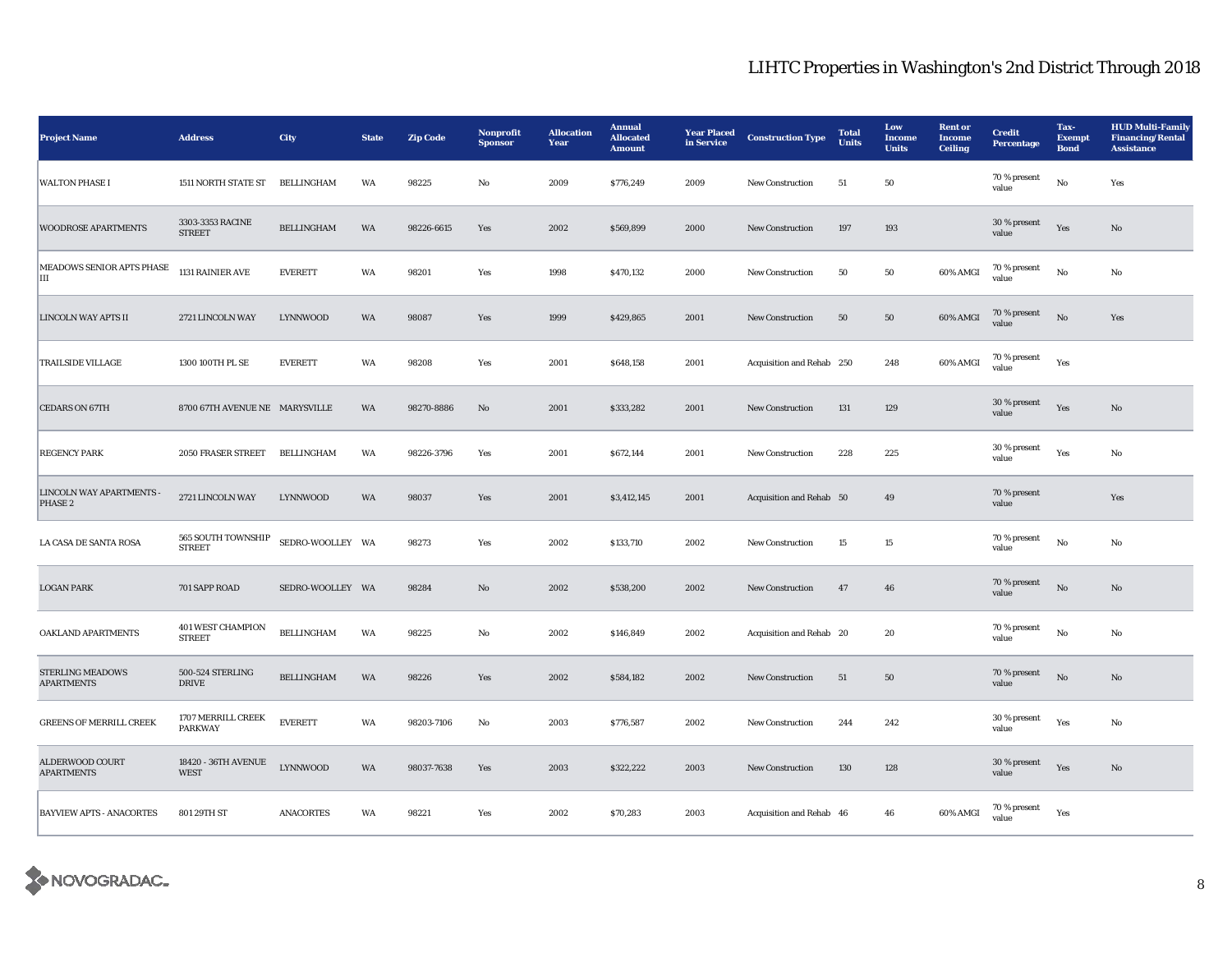| <b>Project Name</b>                             | <b>Address</b>                                                                                                                   | City              | <b>State</b> | <b>Zip Code</b> | Nonprofit<br><b>Sponsor</b> | <b>Allocation</b><br>Year | <b>Annual</b><br><b>Allocated</b><br><b>Amount</b> | <b>Year Placed</b><br>in Service | <b>Construction Type</b>  | <b>Total</b><br><b>Units</b> | Low<br>Income<br><b>Units</b> | <b>Rent or</b><br>Income<br><b>Ceiling</b> | <b>Credit</b><br><b>Percentage</b> | Tax-<br><b>Exempt</b><br><b>Bond</b> | <b>HUD Multi-Family</b><br><b>Financing/Rental</b><br><b>Assistance</b> |
|-------------------------------------------------|----------------------------------------------------------------------------------------------------------------------------------|-------------------|--------------|-----------------|-----------------------------|---------------------------|----------------------------------------------------|----------------------------------|---------------------------|------------------------------|-------------------------------|--------------------------------------------|------------------------------------|--------------------------------------|-------------------------------------------------------------------------|
| <b>BAYVIEW APARTMENTS</b>                       | 808 -29TH STREET                                                                                                                 | <b>ANACORTES</b>  | WA           | 98221-2893      | No                          | 2003                      | \$70,283                                           | 2003                             | Acquisition and Rehab 46  |                              | 46                            |                                            | 30 % present<br>value              | $\rm \bf No$                         | Yes                                                                     |
| <b>ARTSPACE EVERETT LOFTS</b>                   | 2917 HOYT AVE                                                                                                                    | <b>EVERETT</b>    | WA           | 98201-4002      | Yes                         | 2010                      | \$387,596                                          | 2010                             | <b>New Construction</b>   | 40                           | 39                            |                                            | 30 % present<br>value              | Yes                                  | No                                                                      |
| <b>TULALIP HOMES III</b>                        | 1729 - 83RD ST NW                                                                                                                | <b>TULALIP</b>    | WA           | 98271           | No                          | 2010                      | \$899,251                                          | 2010                             | <b>New Construction</b>   | 66                           | 66                            |                                            | 70 % present<br>value              | No                                   | No                                                                      |
| <b>WALTON PLACE TWO</b>                         | 1505 NORTH STATE ST BELLINGHAM                                                                                                   |                   | WA           | 98225-4514      | $\rm No$                    | 2011                      | \$484,015                                          | 2011                             | New Construction          | 40                           | 40                            |                                            | 30 % present<br>value              | Yes                                  | No                                                                      |
| <b>BROADWAY PLAZA</b>                           | 3020 BROADWAY                                                                                                                    | <b>EVERETT</b>    | WA           | 98201           | $\mathbf{N}\mathbf{o}$      | 2012                      | \$677,818                                          | 2012                             | Acquisition and Rehab 190 |                              | 190                           | 60% AMGI                                   | 30 % present<br>value              | $\rm \bf No$                         | Yes                                                                     |
| <b>VARSITY VILLAGE</b>                          | 2400 MCKENZIE AVE                                                                                                                | <b>BELLINGHAM</b> | WA           | 98225           | No                          | 2012                      | \$905,695                                          | 2012                             | Acquisition and Rehab 101 |                              | 101                           |                                            | $70$ % present<br>value            | No                                   | No                                                                      |
| <b>CHELSEA APARTMENTS</b>                       | 240 NE IZETT ST                                                                                                                  | <b>OAK HARBOR</b> | WA           | 98277-5959      | No                          | 2013                      | \$82,901                                           | 2013                             | Acquisition and Rehab 40  |                              | 39                            |                                            | 30 % present<br>value              | Yes                                  | $\mathbf{N}\mathbf{o}$                                                  |
| NEWPORT APARTMENTS                              | 280 NE IZETT ST                                                                                                                  | <b>OAK HARBOR</b> | WA           | 98277-5960      | No                          | 2013                      | \$46,878                                           | 2013                             | Acquisition and Rehab 16  |                              | 16                            |                                            | 30 % present<br>value              | Yes                                  | No                                                                      |
| <b>QUILCEDA CREEK APARTMENTS</b>                | 11923 SMOKEY POINT<br><b>BLVD</b>                                                                                                | <b>MARYSVILLE</b> | WA           | 98271           | Yes                         | 2014                      | \$953,880                                          | 2013                             | <b>New Construction</b>   | 204                          | 203                           |                                            | 30 % present<br>value              | Yes                                  | No                                                                      |
| <b>WELLINGTON APARTMENTS</b>                    | $4329$ - $84 \mathrm{TH}\ \mathrm{ST}\ \mathrm{NE}\ \mathrm{AND}$ MARYSVILLE $4300$ - $88 \mathrm{TH}\ \mathrm{ST}\ \mathrm{NE}$ |                   | WA           | 98270-3446      | No                          | 2013                      | \$199,845                                          | 2013                             | Acquisition and Rehab 67  |                              | 66                            |                                            | 30 % present<br>value              | Yes                                  | No                                                                      |
| <b>WOODGATE APARTMENTS</b>                      | 308 WOODGATE PLACE BURLINGTON                                                                                                    |                   | WA           | 98233-1065      | $\rm No$                    | 2013                      | \$105,210                                          | 2013                             | Acquisition and Rehab 40  |                              | $39\,$                        |                                            | 30 % present<br>value              | Yes                                  | No                                                                      |
| <b>LINCOLN WAY APTS I</b>                       | 2721 LINCOLN WAY                                                                                                                 | <b>LYNNWOOD</b>   | WA           | 98087           | Yes                         | 2013                      | $\$0$                                              | 2013                             | <b>New Construction</b>   | 50                           | 50                            | 60% AMGI                                   | 30 % present<br>value              | No                                   | No                                                                      |
| <b>HOUSING HOPE VILLAGE</b><br><b>EXPANSION</b> | 5902 EVERGREEN WAY EVERETT                                                                                                       |                   | WA           | 98203           | Yes                         | 2004                      | \$107,930                                          | 2004                             | <b>New Construction</b>   | 12                           | 12                            |                                            | 70 % present<br>value              | No                                   | Yes                                                                     |
| <b>ALDER COMMONS</b>                            | 4308 76TH ST NE                                                                                                                  | <b>MARYSVILLE</b> | WA           | 98270           | Yes                         | 2004                      | \$92,708                                           | 2004                             | <b>New Construction</b>   | 18                           | 17                            |                                            | 70 % present<br>value              | No                                   | No                                                                      |
| PEPPERWOOD SENIOR<br><b>APARTMENTS</b>          | 19924 SCRIBER LAKE<br><b>ROAD</b>                                                                                                | <b>LYNNWOOD</b>   | WA           | 98036           | Yes                         | 2004                      | \$172,500                                          | 2004                             | <b>New Construction</b>   | 25                           | 25                            |                                            | 70 % present<br>value              | No                                   | No                                                                      |

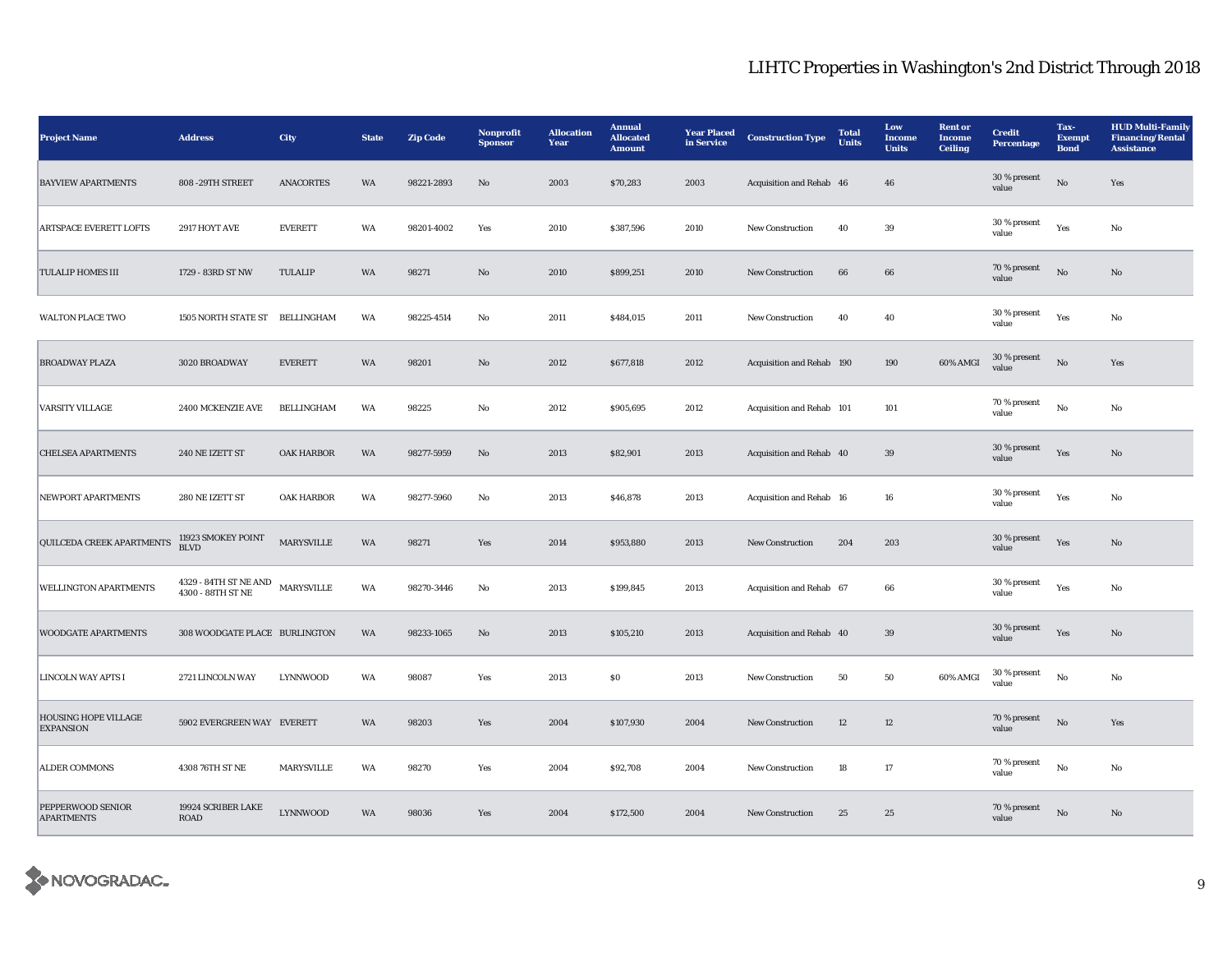| <b>Project Name</b>                                                   | <b>Address</b>                          | City              | <b>State</b> | <b>Zip Code</b> | Nonprofit<br><b>Sponsor</b> | <b>Allocation</b><br>Year | <b>Annual</b><br><b>Allocated</b><br><b>Amount</b> | <b>Year Placed</b><br>in Service | <b>Construction Type</b>              | <b>Total</b><br><b>Units</b> | Low<br><b>Income</b><br><b>Units</b> | <b>Rent</b> or<br><b>Income</b><br>Ceiling | <b>Credit</b><br><b>Percentage</b> | Tax-<br><b>Exempt</b><br><b>Bond</b> | <b>HUD Multi-Family</b><br><b>Financing/Rental</b><br><b>Assistance</b> |
|-----------------------------------------------------------------------|-----------------------------------------|-------------------|--------------|-----------------|-----------------------------|---------------------------|----------------------------------------------------|----------------------------------|---------------------------------------|------------------------------|--------------------------------------|--------------------------------------------|------------------------------------|--------------------------------------|-------------------------------------------------------------------------|
| PIVOTAL POINT APARTMENTS                                              | 1120 RAINIER AVENUE EVERETT             |                   | WA           | 98201           | $\mathbf{No}$               | 2014                      | \$511,360                                          | 2014                             | New Construction                      | 20                           | 20                                   |                                            | 70 % present<br>value              | $\mathbf{No}$                        | $\mathbf{No}$                                                           |
| THE DISTRICT                                                          | 17716 BOTHELL<br><b>EVERETT HWY</b>     | <b>BOTHELL</b>    | WA           | 98012           | No                          | 2012                      | \$1,140,098                                        | 2014                             | <b>New Construction</b>               | 228                          | 228                                  | 60% AMGI                                   | 30 % present<br>value              | Yes                                  | No                                                                      |
| <b>OXFORD SQUARE</b>                                                  | 4807 200TH ST SW                        | <b>LYNNWOOD</b>   | WA           | 98036           | Yes                         | 1998                      | \$298,706                                          | 2014                             | Acquisition and Rehab 120             |                              | 118                                  | 60% AMGI                                   | 30 % present<br>value              | Yes                                  |                                                                         |
| <b>FAMILY TREE APTS</b>                                               | 10110 19TH AVE SE                       | <b>EVERETT</b>    | WA           | 98208           | Yes                         | 2013                      | \$988,752                                          | 2014                             | New Construction                      | 149                          | 150                                  | 60% AMGI                                   | 30 % present<br>value              | No                                   | No                                                                      |
| JACKSON HOUSE AT PACIFIC<br><b>CREST</b>                              | 1818 PACIFIC AVE                        | <b>EVERETT</b>    | WA           | 98201           | No                          | 2014                      | \$556,761                                          | 2014                             | <b>New Construction</b>               | 120                          | 120                                  |                                            | 30 % present<br>value              | Yes                                  |                                                                         |
| <b>ORLEANS PLACE</b>                                                  | 3220 ORLEANS PLACE BELLINGHAM           |                   | WA           | 98226           | Yes                         | 2014                      | \$470,928                                          | 2014                             | Both New Construction 24<br>and $A/R$ |                              | 24                                   |                                            | 70 % present<br>value              | No                                   | Yes                                                                     |
| <b>BAKERVIEW GRANDVIEW</b><br><b>AFFORDABLE HOUSING</b>               | 2605 15TH STREET                        | <b>EVERETT</b>    | WA           | 98201           | No                          | 2015                      | \$2,114,702                                        | 2014                             | Acquisition and Rehab 299             |                              | 299                                  |                                            | 30 % present<br>value              |                                      | No                                                                      |
| <b>BEAVER CREEK APARTMENT</b><br><b>HOMES</b>                         | 4807 200TH ST. SW                       | <b>LYNNWOOD</b>   | WA           | 98036           | No                          | 2015                      | \$423,674                                          | 2014                             | Acquisition and Rehab 119             |                              | 118                                  |                                            | Not Indicated                      |                                      | No                                                                      |
| DISTRICT, THE                                                         | 17716 BOTHELL<br><b>EVERETT HIGHWAY</b> | <b>BOTHELL</b>    | WA           | 98012           | No                          | 2014                      | \$1,112,719                                        | 2014                             | <b>New Construction</b>               | 228                          | 225                                  |                                            | 30 % present<br>value              |                                      | No                                                                      |
| <b>ORLEANS PLACE</b>                                                  | 3220 ORLEANS PLACE BELLINGHAM           |                   | WA           | 98226           | No                          | 2014                      | \$470,928                                          | 2014                             | Acquisition and Rehab 24              |                              | 24                                   |                                            | 70 % present<br>value              |                                      | $\mathbf{No}$                                                           |
| <b>VILLAS AT LAKEWOOD</b>                                             | 16800 27TH AVE NE                       | MARYSVILLE        | WA           | 98271           | No                          | 2014                      | \$1,057,148                                        | 2014                             | <b>New Construction</b>               | 240                          | 238                                  |                                            | 30 % present<br>value              |                                      | No                                                                      |
| FAMILY TREE AND LINCOLN WAY 10110 19TH AVENUE SE EVERETT              |                                         |                   | WA           | 98208           |                             | 2014                      | \$988,752                                          | 2014                             | New Construction                      | 200                          | 199                                  |                                            | 70 % present<br>value              | $_{\rm No}$                          | Yes                                                                     |
| <b>URBAN CENTER APARTMENTS</b><br>(ASH WAY)                           | <b>16001 ASH WAY</b>                    | <b>LYNNWOOD</b>   | WA           | 98087           |                             | 2014                      | \$2,108,553                                        | 2014                             | <b>New Construction</b>               | 395                          | 393                                  |                                            | 30 % present<br>value              |                                      | $\rm No$                                                                |
| <b>VANTAGE APARTMENTS</b>                                             | 12909 MUKILTEO<br><b>SPEEDWAY</b>       | LYNNWOOD          | WA           | 98037           |                             | 2014                      | \$1,245,135                                        | 2014                             | New Construction                      | 201                          | 199                                  |                                            | 30 % present<br>value              |                                      | $\mathbf{N}\mathbf{o}$                                                  |
| VILLA KATHLEEN, EVERGREEN<br>MANOR, AND FIRCREST<br><b>APARTMENTS</b> | 535 N PINE ST                           | <b>BURLINGTON</b> | WA           | 98233           |                             | 2014                      | \$901,459                                          | 2014                             | Acquisition and Rehab 84              |                              | 83                                   |                                            | 70 % present<br>value              | $_{\rm No}$                          | No                                                                      |

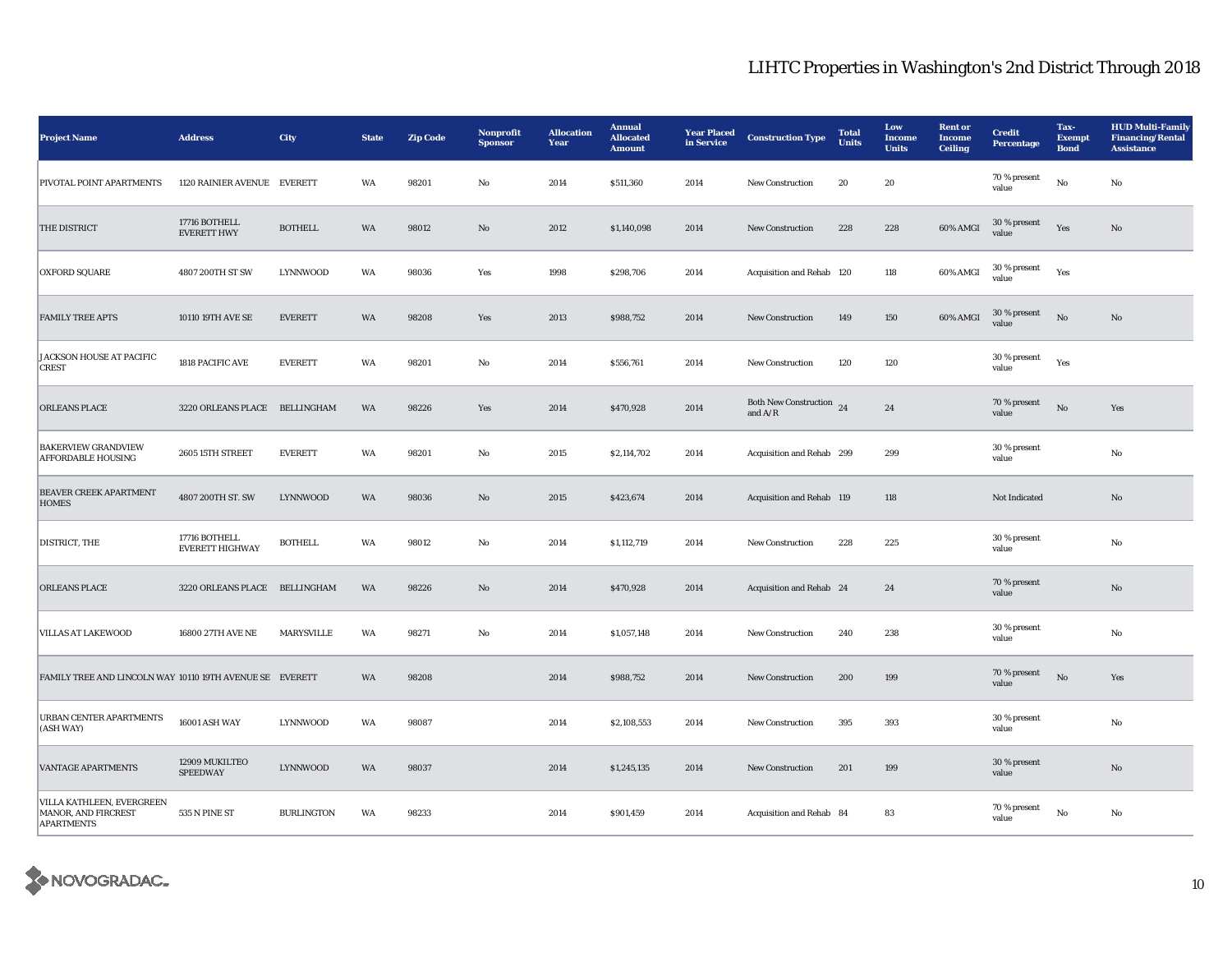| <b>Project Name</b>                                        | <b>Address</b>                          | City              | <b>State</b> | <b>Zip Code</b> | Nonprofit<br><b>Sponsor</b> | <b>Allocation</b><br>Year | <b>Annual</b><br><b>Allocated</b><br><b>Amount</b> | <b>Year Placed</b><br>in Service | <b>Construction Type</b>  | <b>Total</b><br>Units | Low<br><b>Income</b><br><b>Units</b> | <b>Rent</b> or<br><b>Income</b><br><b>Ceiling</b> | <b>Credit</b><br><b>Percentage</b> | Tax-<br><b>Exempt</b><br><b>Bond</b> | <b>HUD Multi-Family</b><br><b>Financing/Rental</b><br><b>Assistance</b> |
|------------------------------------------------------------|-----------------------------------------|-------------------|--------------|-----------------|-----------------------------|---------------------------|----------------------------------------------------|----------------------------------|---------------------------|-----------------------|--------------------------------------|---------------------------------------------------|------------------------------------|--------------------------------------|-------------------------------------------------------------------------|
| DOUGLAS, THE                                               | 5031 208TH STREET SW LYNNWOOD           |                   | WA           | 98036           | No                          | 2015                      | \$355,257                                          | 2015                             | Acquisition and Rehab 62  |                       | $61\,$                               |                                                   | 30 % present<br>value              |                                      | Yes                                                                     |
| <b>EVERETT AFFORDABLE</b><br><b>HOUSING PORTFOLIO LLLP</b> | 3327 RUCKER AVENUE EVERETT              |                   | WA           | 98201           | No                          | 2015                      | \$912,466                                          | 2015                             | Acquisition and Rehab 159 |                       | 159                                  |                                                   | 30 % present<br>value              |                                      | No                                                                      |
| <b>SUNNY VIEW VILLAGE</b>                                  | 1667 SCENIC AVENUE                      | <b>FREELAND</b>   | WA           | 98277           | $\mathbf{N}\mathbf{o}$      | 2015                      | \$245,200                                          | 2015                             | New Construction          | 26                    | $25\,$                               |                                                   | 30 % present<br>value              |                                      | $\mathbf{N}\mathbf{o}$                                                  |
| <b>VINTAGE AT LAKEWOOD</b><br><b>APARTMENTS</b>            | 2131 172ND STREET NE MARYSVILLE         |                   | WA           | 98271           | Yes                         | 2016                      | \$836,656                                          | 2015                             | New Construction          | 197                   | 196                                  |                                                   | $30\,\%$ present<br>value          |                                      | No                                                                      |
| <b>CASCADE MEADOWS</b>                                     | <b>455 WESTERLY ROAD</b>                | <b>BELLINGHAM</b> | WA           | 98226           | $\mathbf{N}\mathbf{o}$      | 2015                      | \$639,863                                          | 2015                             | Acquisition and Rehab 216 |                       | 144                                  |                                                   | 30 % present<br>value              | $_{\rm No}$                          | $\mathbf{N}\mathbf{o}$                                                  |
| PACIFIC RIM APARTMENTS                                     | 5845 PACIFIC RIM WAY BELLINGHAM         |                   | WA           | 98226           | No                          | 2015                      | \$375,024                                          | 2015                             | Acquisition and Rehab 132 |                       | 95                                   |                                                   | 30 % present<br>value              | $\rm No$                             | No                                                                      |
| <b>FRANCIS PLACE</b>                                       | 1100 CORNWALL<br><b>AVENUE</b>          | <b>BELLINGHAM</b> | WA           | 98225           |                             | 2015                      | \$842,856                                          | 2015                             | New Construction          | 42                    | 42                                   |                                                   | 70 % present<br>value              | $\mathbf{N}\mathbf{o}$               | $\mathbf{N}\mathbf{o}$                                                  |
| RESERVE AT EVERETT, THE                                    | 8920 EVERGREEN WAY EVERETT              |                   | WA           | 98208           |                             | 2015                      | \$898,765                                          | 2015                             | New Construction          | 180                   | 178                                  |                                                   | $30\,\%$ present<br>value          | Yes                                  | No                                                                      |
| SAND POINT FAMILY HOUSING                                  | 115 HULBUSH LANE                        | <b>BURLINGTON</b> | WA           | 98233           | $\rm No$                    | 2015                      | $\boldsymbol{\mathsf{S}}\boldsymbol{\mathsf{O}}$   | 2016                             | Acquisition and Rehab 166 |                       | 164                                  | 60% AMGI                                          | 30 % present<br>value              | Yes                                  | $\mathbf{N}\mathbf{o}$                                                  |
| <b>AXIS APARTMENTS</b>                                     | 12118 HIGHWAY 99                        | <b>EVERETT</b>    | WA           | 98204           | No                          | 2016                      | \$1,803,195                                        | 2016                             | New Construction          | 280                   | 276                                  |                                                   | 30 % present<br>value              |                                      | No                                                                      |
| <b>AVAIRE APARTMENTS</b>                                   | 824 WEST CASINO<br><b>ROAD</b>          | <b>EVERETT</b>    | WA           | 98204           | Yes                         | 2017                      | \$547,915                                          | 2016                             | Acquisition and Rehab 96  |                       | 96                                   |                                                   | 30 % present<br>value              |                                      | No                                                                      |
| <b>BEAVER COVE APARTMENT</b><br><b>HOMES</b>               | 19800 50TH AVENUE<br>WEST               | LYNNWOOD          | WA           | 98036           | Yes                         | 2016                      | \$723,755                                          | 2016                             | Acquisition and Rehab 118 |                       | 116                                  |                                                   | 30 % present<br>value              |                                      | No                                                                      |
| <b>EHA SENIOR HOUSING</b><br><b>PORTFOLIO</b>              | 1115 - 1131 RAINIER<br><b>AVENUE</b>    | <b>EVERETT</b>    | WA           | 98201           | $\mathbf{N}\mathbf{o}$      | 2016                      | \$1,062,370                                        | 2016                             | Acquisition and Rehab 204 |                       | 200                                  |                                                   | Not Indicated                      |                                      | No                                                                      |
| MEADOWS, THE                                               | 355 MEADOWBROOK<br><b>COURT</b>         | <b>BELLINGHAM</b> | WA           | 98226-7368      | Yes                         | 2016                      | \$624,638                                          | 2016                             | Acquisition and Rehab 101 |                       | 101                                  |                                                   | Not Indicated                      |                                      | No                                                                      |
| <b>SCRIBER CREEK</b>                                       | <b>20917 44TH AVENUE</b><br><b>WEST</b> | <b>LYNNWOOD</b>   | WA           | 98036           | No                          | 2017                      | \$1,888,717                                        | 2016                             | <b>New Construction</b>   | 276                   | 272                                  |                                                   | Not Indicated                      |                                      | $\mathbf{N}\mathbf{o}$                                                  |

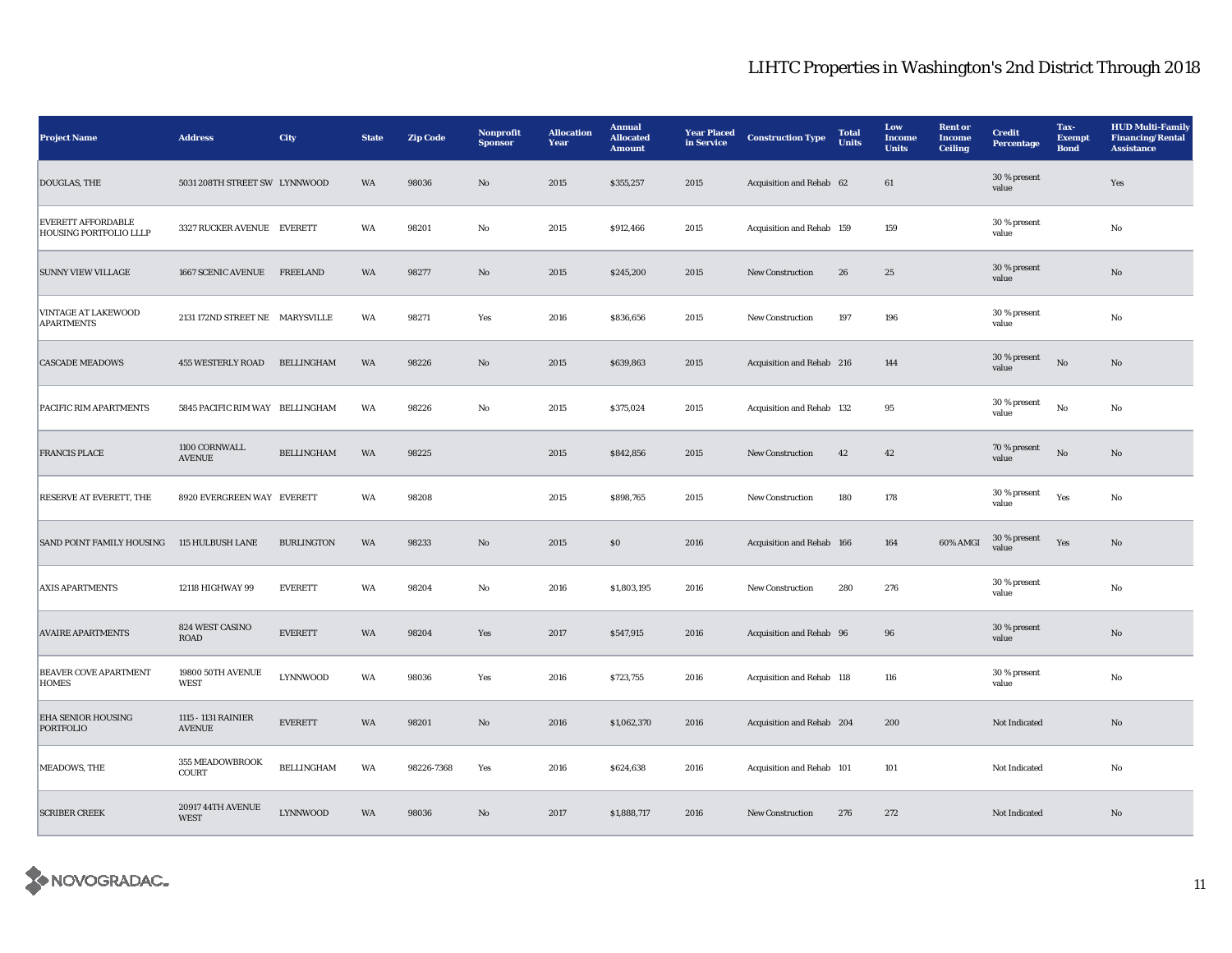| <b>Project Name</b>                          | <b>Address</b>                          | <b>City</b>       | <b>State</b> | <b>Zip Code</b> | Nonprofit<br><b>Sponsor</b> | <b>Allocation</b><br>Year | <b>Annual</b><br><b>Allocated</b><br><b>Amount</b> | <b>Year Placed</b><br>in Service | <b>Construction Type</b>  | <b>Total</b><br><b>Units</b> | Low<br><b>Income</b><br><b>Units</b> | <b>Rent or</b><br>Income<br><b>Ceiling</b> | <b>Credit</b><br><b>Percentage</b> | Tax-<br><b>Exempt</b><br><b>Bond</b> | <b>HUD Multi-Family</b><br><b>Financing/Rental</b><br><b>Assistance</b> |
|----------------------------------------------|-----------------------------------------|-------------------|--------------|-----------------|-----------------------------|---------------------------|----------------------------------------------------|----------------------------------|---------------------------|------------------------------|--------------------------------------|--------------------------------------------|------------------------------------|--------------------------------------|-------------------------------------------------------------------------|
| TIMBERS, THE                                 | 8510 212TH ST NE                        | <b>ARLINGTON</b>  | WA           | 98223-4611      | Yes                         | 2017                      | \$907,113                                          | 2016                             | Acquisition and Rehab 134 |                              | 134                                  |                                            | Not Indicated                      |                                      | $\rm No$                                                                |
| <b>VILLA SANTA FE</b>                        | 760-842 WEST<br><b>BAKERVIEW RD.</b>    | BELLINGHAM        | WA           | 98226           | Yes                         | 2016                      | \$1,025,500                                        | 2016                             | <b>New Construction</b>   | 50                           | 50                                   |                                            | 70 % present<br>value              |                                      | No                                                                      |
| <b>VINTAGE AT ARLINGTON</b>                  | 625 STILLAGUAMISH<br>AVE                | <b>ARLINGTON</b>  | WA           | 98223-4611      | Yes                         | 2016                      | \$454,616                                          | 2016                             | Acquisition and Rehab 100 |                              | 100                                  |                                            | Not Indicated                      |                                      | No                                                                      |
| BOH PRESERVATION PORTFOLIO 115 HULBUSH LANE  |                                         | <b>BURLINGTON</b> | WA           | 98233           |                             | 2016                      | \$657,598                                          | 2016                             | Acquisition and Rehab 166 |                              | 164                                  |                                            | 30 % present<br>value              | $\rm \bf No$                         |                                                                         |
| <b>CITYCENTER APARTMENTS</b>                 | 3720 196TH STREET<br>SOUTHWEST          | <b>LYNNWOOD</b>   | WA           | 98036           | No                          | 2018                      | \$2,288,337                                        | 2017                             | New Construction          | 347                          | 345                                  |                                            | 30 % present<br>value              |                                      | No                                                                      |
| <b>ELEANOR APARTMENTS</b>                    | 1510 N. FOREST ST                       | <b>BELLINGHAM</b> | WA           | 98225           | Yes                         | 2017                      | \$1,528,817                                        | 2017                             | <b>New Construction</b>   | 80                           | 80                                   |                                            | 70 % present<br>value              |                                      | No                                                                      |
| LYNNWOOD CITY CENTER<br><b>SENIOR LIVING</b> | <b>19501-40TH AVENUE</b><br><b>WEST</b> | <b>LYNNWOOD</b>   | WA           | 98036           | No                          | 2017                      | \$305,652                                          | 2017                             | <b>New Construction</b>   | 308                          | 62                                   | 50% AMGI                                   | 30 % present<br>value              |                                      | No                                                                      |
| <b>MADISON WAY APARTMENTS</b>                | 14709 MADISON WAY                       | <b>LYNNWOOD</b>   | WA           | 98092           | No                          | 2017                      | \$1,367,671                                        | 2017                             | <b>New Construction</b>   | 180                          | 177                                  |                                            | 30 % present<br>value              |                                      | No                                                                      |
| MOUNT BAKER APARTMENTS                       | 308 WEST CHAMPION                       | BELLINGHAM        | WA           | 98225-4341      | Yes                         | 2017                      | \$377,552                                          | 2017                             | Acquisition and Rehab 84  |                              | 84                                   |                                            | Not Indicated                      |                                      | No                                                                      |
| <b>TRAILSIDE VILLAGE</b>                     | 1300 - 100TH PLACE SE EVERETT           |                   | WA           | 98208-4102      | No                          | 2017                      | \$2,029,551                                        | 2017                             | Acquisition and Rehab 250 |                              | 248                                  |                                            | Not Indicated                      |                                      | Yes                                                                     |
| TWIN LAKES LANDING                           | 164TH ST NE                             | MARYSVILLE        | WA           | 98271           | Yes                         | 2018                      | \$790,400                                          | 2017                             | <b>New Construction</b>   | 50                           | 50                                   |                                            | 70 % present<br>value              |                                      | No                                                                      |
| <b>VINTAGE AT BELLINGHAM</b>                 | 4625 CORDATA<br><b>PARKWAY</b>          | <b>BELLINGHAM</b> | WA           | 98226-8041      | Yes                         | 2016                      | \$417,885                                          | 2017                             | Acquisition and Rehab 94  |                              | 94                                   |                                            | Not Indicated                      |                                      | No                                                                      |
| VINTAGE AT HOLLY VILLAGE                     | 9615 HOLLY DRIVE                        | <b>EVERETT</b>    | WA           | 98204-2608      | Yes                         | 2017                      | \$934,357                                          | 2017                             | Acquisition and Rehab 149 |                              | 148                                  |                                            | Not Indicated                      |                                      | No                                                                      |
| <b>WESTEND APARTMENTS</b>                    | 1350 CEDAR AVE                          | MARYSVILLE        | WA           | 98270-3680      | No                          | 2017                      | \$1,067,977                                        | 2017                             | Acquisition and Rehab 133 |                              | 130                                  |                                            | Not Indicated                      |                                      | $\rm No$                                                                |
| YWCA SNOHOMISH PORTFOLIO                     | 19703 68TH AVENUE W LYNNWOOD            |                   | WA           | 98036           | Yes                         | 2018                      | \$1,991,574                                        | 2017                             | Acquisition and Rehab 219 |                              | 217                                  |                                            | 30 % present<br>value              |                                      | $\rm No$                                                                |